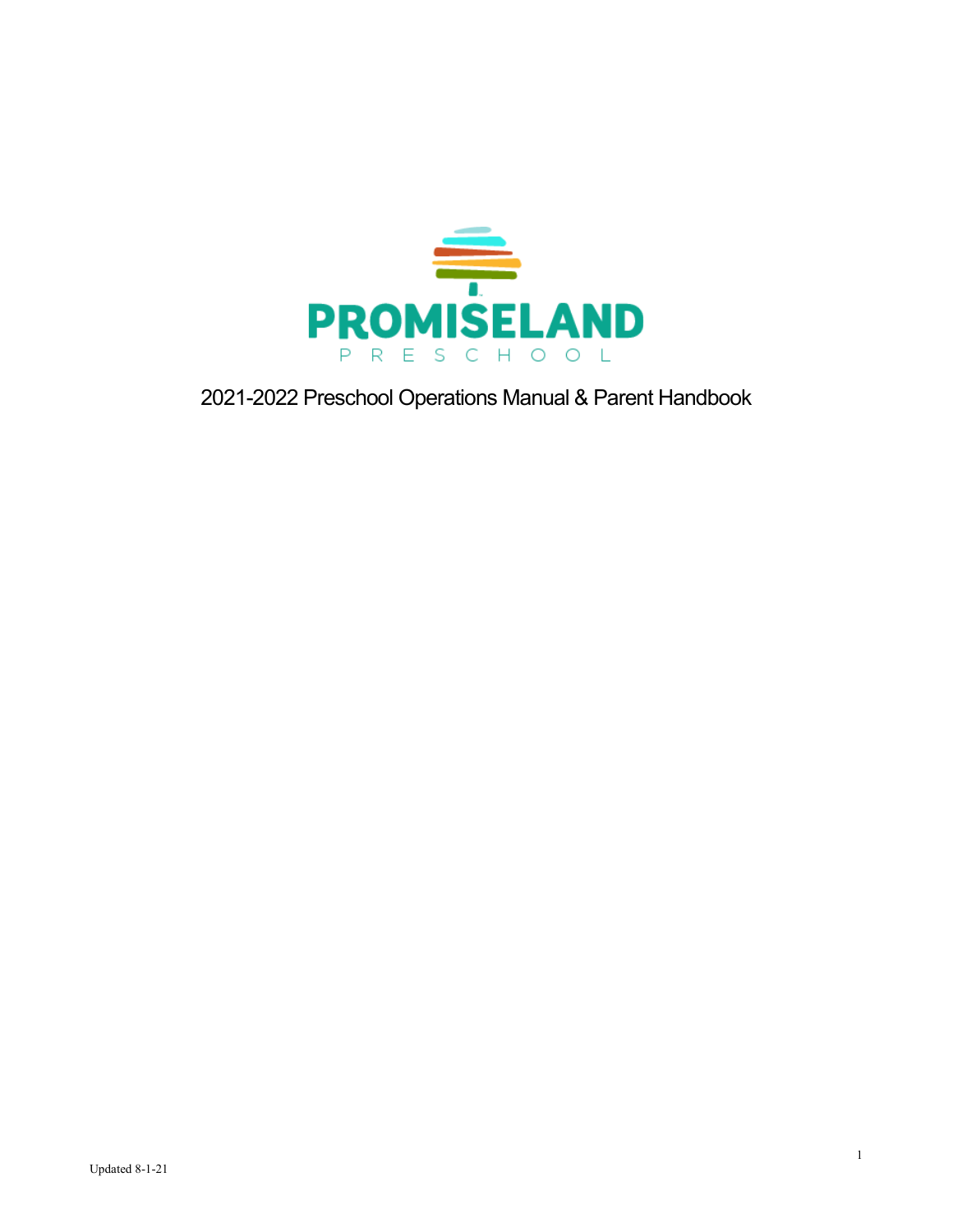# **Table of Contents**

| 1.  |  |  |
|-----|--|--|
| 2.  |  |  |
| 3.  |  |  |
| 4.  |  |  |
| 5.  |  |  |
| 6.  |  |  |
| 7.  |  |  |
| 8.  |  |  |
| 9.  |  |  |
| 10. |  |  |
| 11. |  |  |
| 12. |  |  |
| 13. |  |  |
| 14. |  |  |
| 15. |  |  |
| 16. |  |  |
| 17. |  |  |
| 18. |  |  |
| 19. |  |  |
| 20. |  |  |
| 21. |  |  |
| 22. |  |  |
| 23. |  |  |
| 24. |  |  |
| 25. |  |  |
| 26. |  |  |
| 27. |  |  |
| 28. |  |  |
| 29. |  |  |
| 30. |  |  |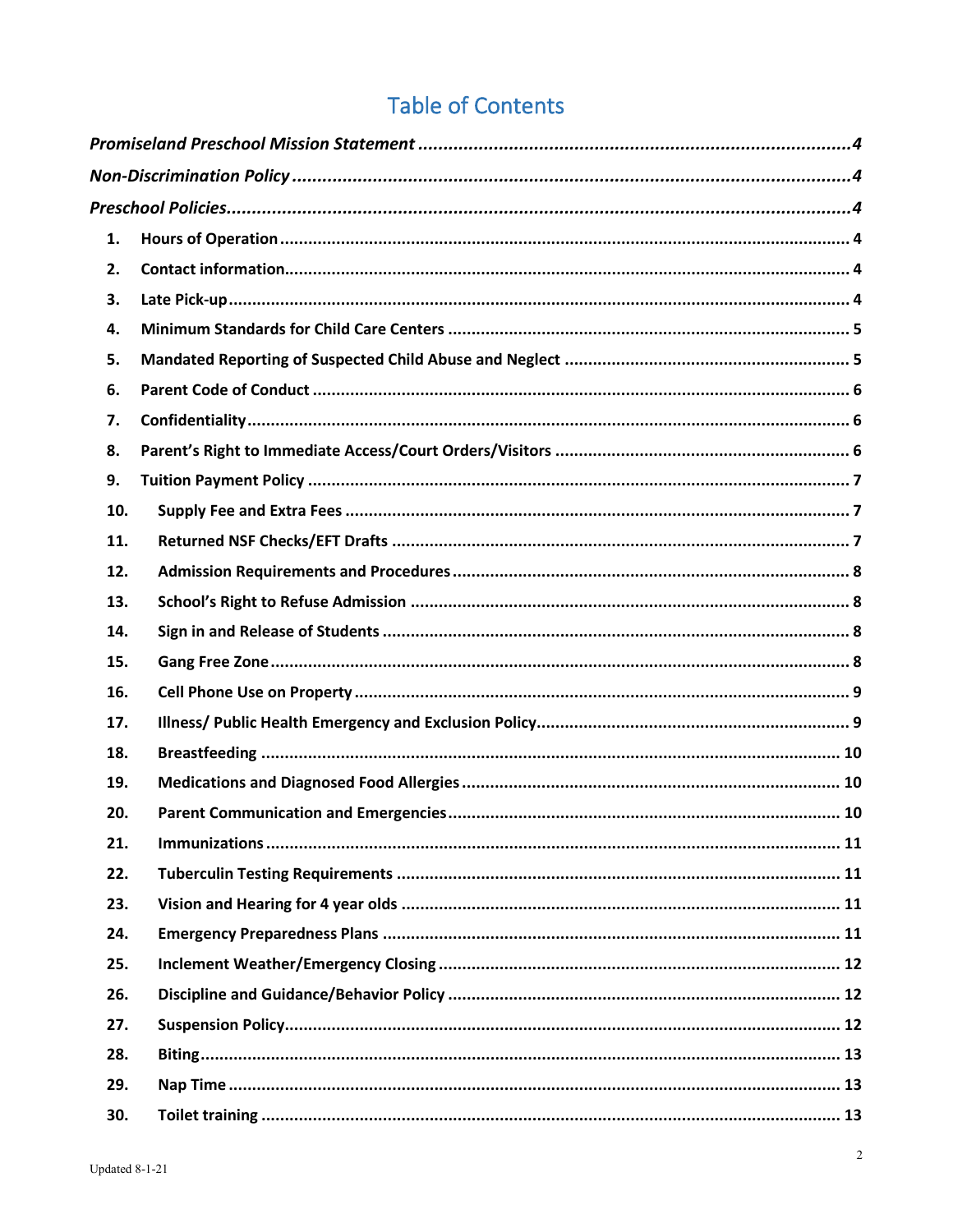| 31. |  |  |
|-----|--|--|
| 32. |  |  |
| 33. |  |  |
| 34. |  |  |
| 35. |  |  |
| 36. |  |  |
| 37. |  |  |
| 38. |  |  |
| 39. |  |  |
| 40. |  |  |
| 41. |  |  |
| 42. |  |  |
| 43. |  |  |
| 44. |  |  |
| 45. |  |  |
| 46. |  |  |
| 47. |  |  |
| 48. |  |  |
| 49. |  |  |
|     |  |  |
|     |  |  |
|     |  |  |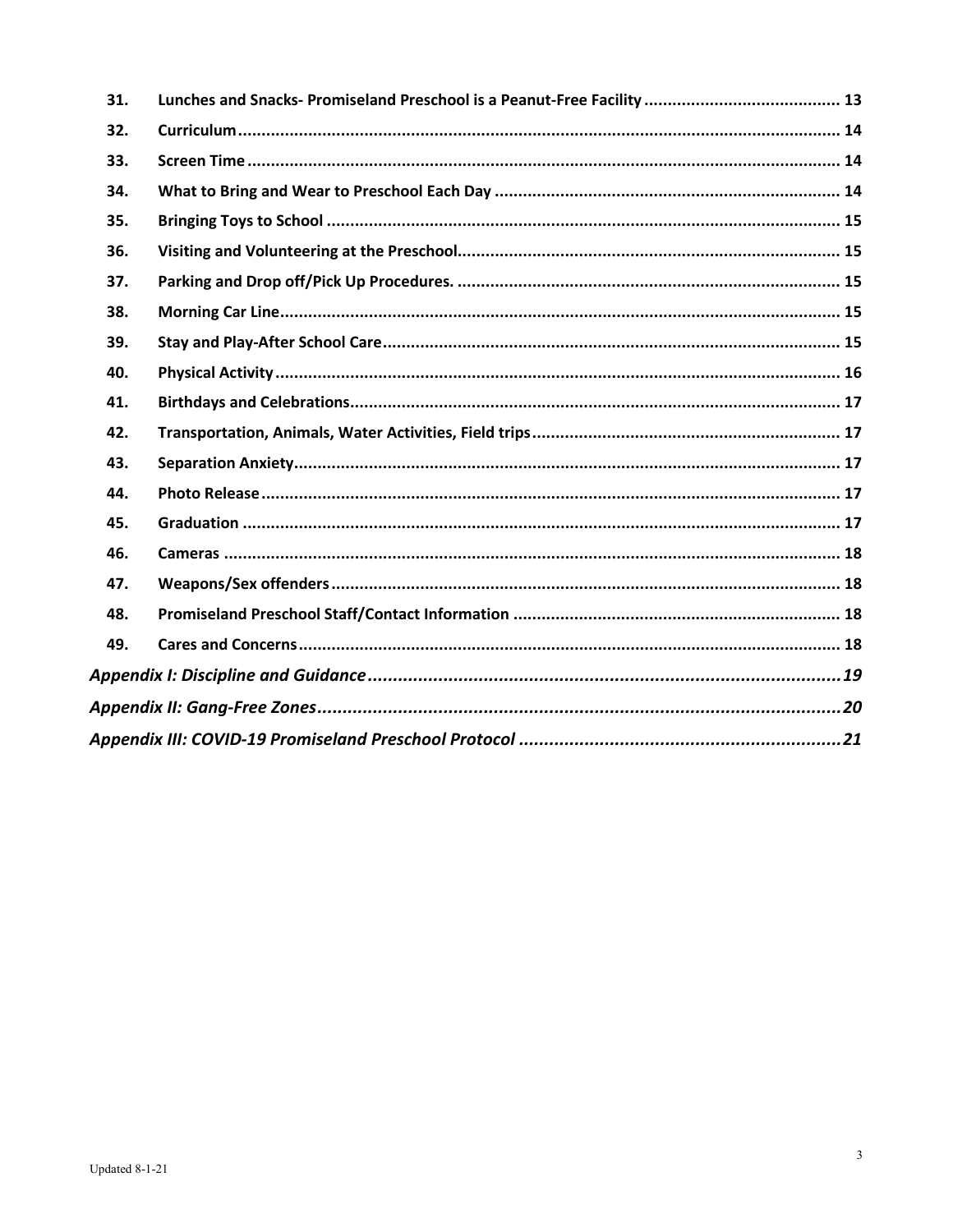

#### <span id="page-3-0"></span>**Promiseland Preschool Mission Statement**

Promiseland Preschool is a ministry of Christ Fellowship. Our mission is to provide a safe, nurturing, Christ filled environment for your child. It is our goal that each Promiseland child comes to realize that Jesus is Lord of all and, most importantly, that His unconditional love is for everyone. We hope to convey through everyday life experiences, classroom curriculum, play, music, art, and Bible stories that each child is a treasure from God and that He has a wonderful plan for their lives. It is our heart's desire to exalt Jesus in all that we do. We consider it a privilege to assist you in the education and nurturing of your child.

For information about Christ Fellowship and our beliefs visit [https://cfhome.org/im-new/what-we-believe/.](https://cfhome.org/im-new/what-we-believe/)

#### <span id="page-3-1"></span>**Non-Discrimination Policy**

Promiseland Preschool does not discriminate on the basis of gender, race, color, or national or ethnic origin in admittance, education, or other administrative policies and extends to all the rights, privileges, programs, and activities generally made available to students at the preschool.

#### <span id="page-3-2"></span>**Preschool Policies**

Promiseland Preschool is licensed and regulated through the Texas Department of Health and Human services Child Care Licensing.

#### <span id="page-3-3"></span>**1. Hours of Operation**

Promiseland Preschool will run Monday through Friday in conjunction with the McKinney ISD calendar and their school holidays. The Preschool is licensed to open 9:00 am to 2:00 pm Monday through Friday. Our after school program, "stay and play" is by reservation only on the day(s) your child would normally attend preschool and goes from 2:00pm-4:00pm Monday –Thursday. For specific holiday or special event dates please see the school year calendar. Preschool starts the day after Labor Day and ends the third week in May. The preschool does not operate during the summer. Tours are by appointment during the summer. For safety, the doors to the preschool hallways are opened at 8:50am are locked by 9:15am. Please ring the doorbell located at the entrance of the Promiseland doors for late drop off's or dropping off belongings. Car line also starts at 8:50am beginning the second week of preschool.

#### <span id="page-3-4"></span>**2. Contact information.**

Christ Fellowship's main number is 972-547-7000. Your call will be directed to the preschool. The preschool administrative office and Stay and Play reservations number is 972-547-7095. The Director's office is 972-547- 7021.

#### <span id="page-3-5"></span>**3. Late Pick-up**

Pick up time is at 2:00pm daily after preschool or 4:00pm if your child is registered for Stay and Play. Children picked up after 2:10 pm for preschool and after 4:10pm for stay and play are considered late and will be supervised in the preschool office.

All measurements of time are according to the clock located in the Preschool office.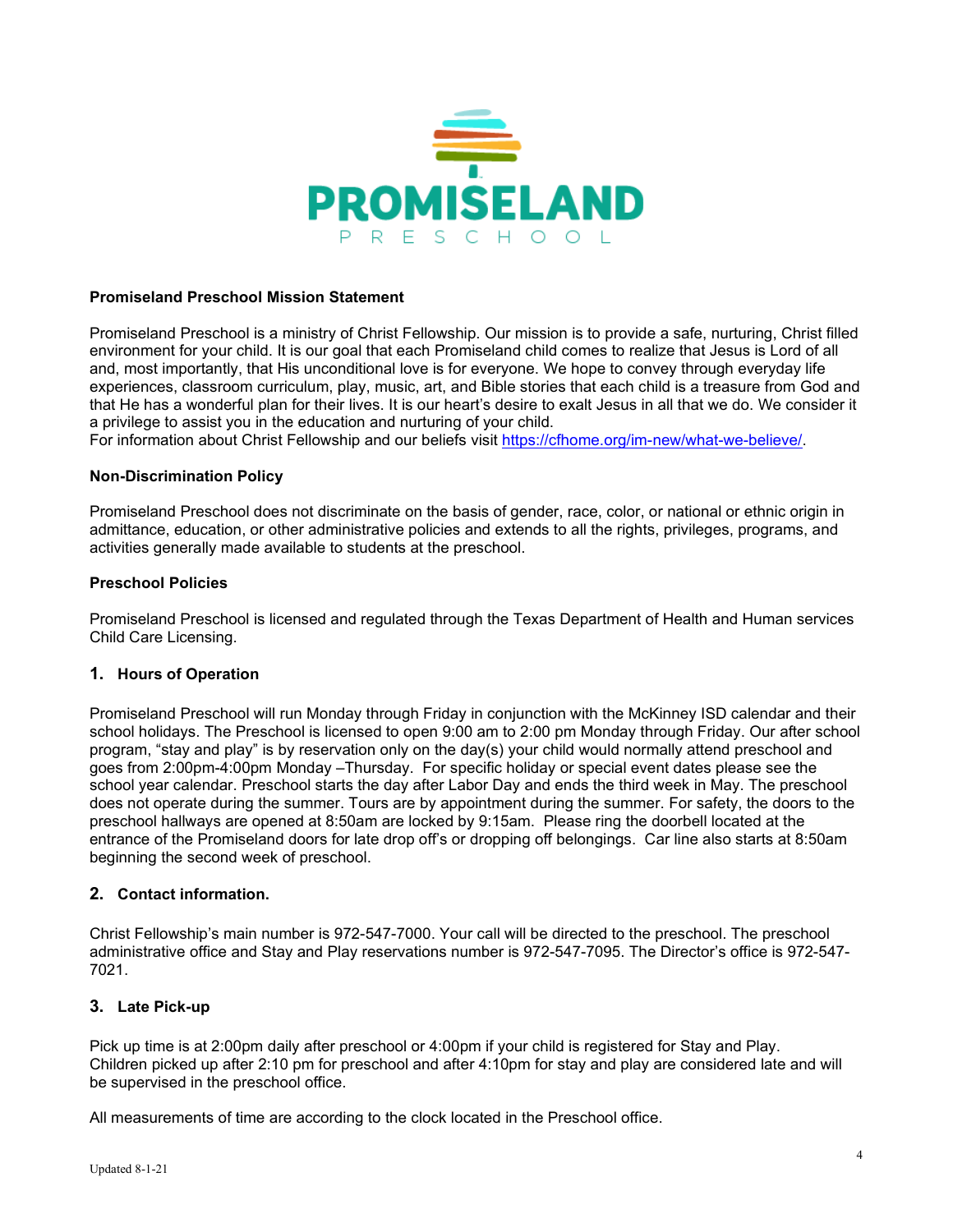Late fees charged are \$10 for the first minute plus \$1 for each additional minute per child. Late fees must be paid at the time of pick up.

Children's enrollment in the preschool could be suspended if the child is consistently picked up late. This will be determined after a meeting with the preschool director. It is the parent's responsibility to ensure that someone (either a parent, Emergency/Alternate pick-up person) is available to pick up the child on time.

Parents are required to sign their child out of care on the Procare App.

Parents must take home backpack, nap mat, lunchbox, and any paperwork or art in the child's cubby. Once a parent signs their child out, the parent is then solely responsible for supervising their child while on church/preschool premises. The parent may not allow the child to wander through the hallways, bathrooms, other classrooms, or playground. If you are going to be late, please call 972-547-7000 or 972-547-7095 so that the receptionist can relay a message to your child's teacher.

Please be respectful of pick up time as to ensure our staff are able to clean their rooms and pick up their own children from school on time.

#### <span id="page-4-0"></span>**4. Minimum Standards for Child Care Centers**

Promiseland Preschool is licensed and regulated by the Texas Department of Health and Human Services Child Care licensing and follows the Texas Minimum Standards for Child Care Centers. If you have a need to file a complaint with the State you may do so by calling 800-582-6036. Parents can find a copy of the State Guidelines and Minimum Standards at

[http://www.dfps.state.tx.us/Child\\_Care/Child\\_Care\\_Standards\\_and\\_Regulations/default.asp](http://www.dfps.state.tx.us/Child_Care/Child_Care_Standards_and_Regulations/default.asp) or in the Directors office.

For more information contact the local state licensing authority, The Collin County Advocacy Center, 550 East 15th Street Suite 120, Plano, TX 75074 or by phone 972-633-6600.

Parents are welcome to view our compliance history with Child Care licensing at [www.dfps.state.tx.us/Child\\_Care/Search\\_Texas\\_Child\\_Care/ppFacilitySearchDayCare.asp](http://www.dfps.state.tx.us/Child_Care/Search_Texas_Child_Care/ppFacilitySearchDayCare.asp) Parents can also view a copy of the child-care centers recent licensing inspection report posted on the parent communication board outside of the director's office.

Employees are required to uphold the regulations and standards issued by the Texas Department of Health and Human Services Child Care Minimum Standards at all times. These regulations/standards are included as Part of the Parent Handbook as if they were written herein and it's the responsibility of the parent to read, understand and follow these regulations.

#### <span id="page-4-1"></span>**5. Mandated Reporting of Suspected Child Abuse and Neglect**

Under the Child Protective Services Act, mandated reporters are required to report any **suspicion** of abuse or neglect to the appropriate authorities. Promiseland Preschool staff are considered reporters under this law. The Promiseland Preschool staff are not required to discuss their suspicions with parents prior to reporting the matter to the appropriate authorities nor are they required to investigate the cause of any suspicious marks, behavior, or condition prior to making a report. Under the Act, mandated reporters can be held criminally responsible if they fail to report suspected abuse or neglect. The Child Protective Services (CPS) Act is designed to protect the welfare and best intention of all children. Promiseland Staff receive annual training on recognizing and preventing child abuse and neglect, including sexual abuse, and will communicate awareness by trainings and information sent home.

Causes for reporting suspected child abuse or neglect include but are not limited to:

- Unusual bruising, marks, or cuts on the child's body.
- Severe verbal reprimands.
- Improper clothing relating to size, cleanliness, season.
- Transporting a child without appropriate child restraints. (car seats, boosters, seat belts, etc.)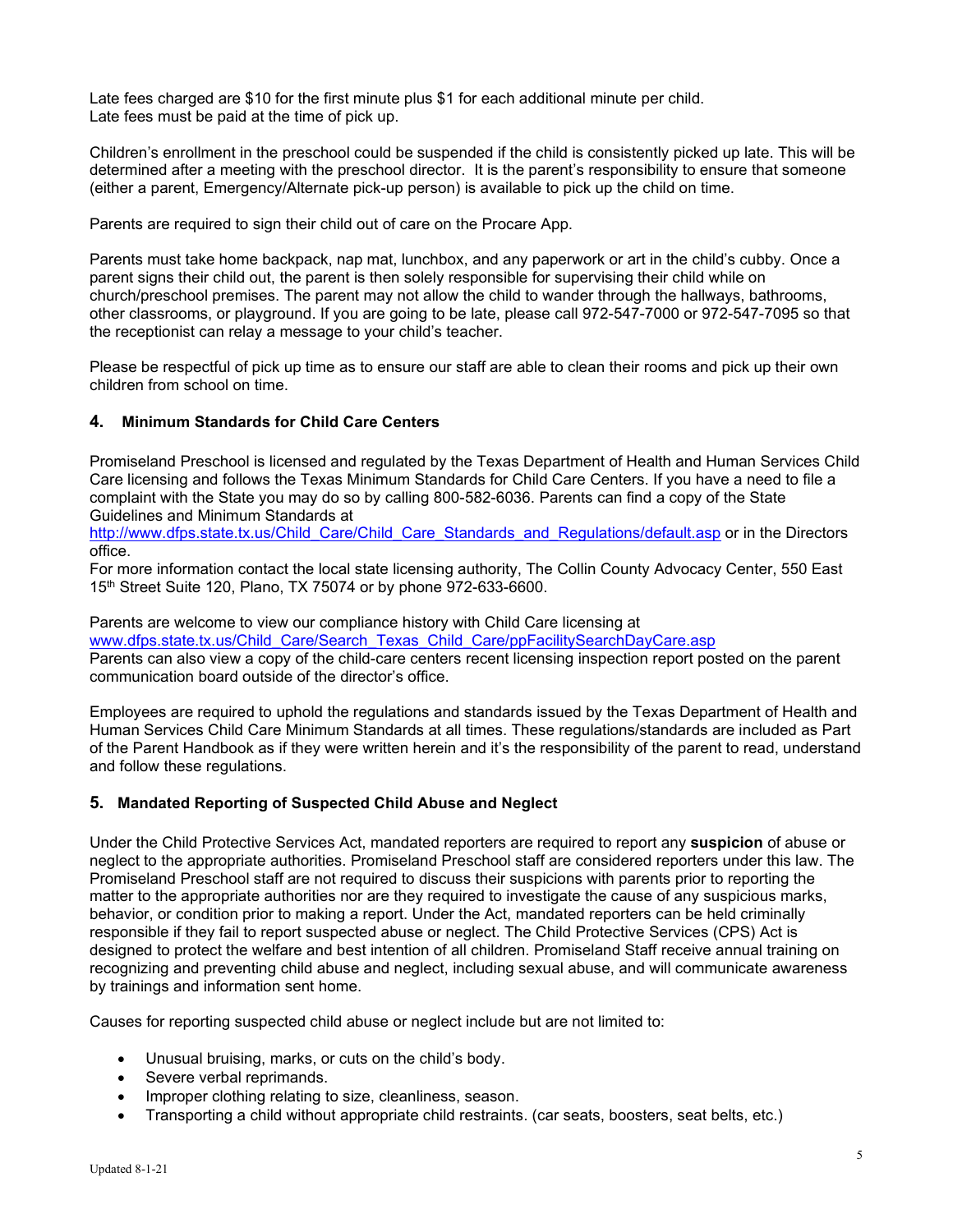- Dropping off or picking up a child while under the influence or appearing to be under the influence of illegal drugs or alcohol.
- Leaving a child unattended for any amount of time, including in a motor vehicle.
- Failure to attend to the special needs of a disabled child.
- Sending a sick child to school and is overmedicated to hide symptoms which would typically require the child to be kept at home until symptoms subside.
- Children who exhibit or communicate behaviors that are consistent with an abusive situation.

If parents feel they need assistance with possible child abuse, neglect, or sexual abuse we encourage you to get help. Please call the National Parent Hotline at 1-855-427-2736 or visit helpandhope.org/find-help.html. The statewide Abuse and Neglect Hotline phone number at 1-800-252-5400. This hotline is open 24 hours, 7 days a week. The online site to obtain assistance and intervention is [www.txabusehotline.org.](http://www.txabusehotline.org/)

## <span id="page-5-0"></span>**6. Parent Code of Conduct**

Promiseland Preschool requires the parents of enrolled children at all times to behave in a Christ-like manner consistent with the policies of Christ Fellowship which include decency, courtesy, and respect. Parents who violate the Parent Code of Conduct and will not be permitted on the church or preschool property thereafter. The preschool cannot have a child at the school whose parent has prohibited access.

- Swearing/Cursing No parent or adult is allowed to use inappropriate language on church/preschool property at any time. At no time shall inappropriate language be directed toward a child or staff member.
- No threats or confrontational interactions with employees or other parents of any kind will be tolerated. Parents must be responsible for and in control of their behavior at all times. It is expected that disagreements will be handled in a calm and respectful manner.
- Physical/verbal punishment of your child or other children on church/preschool property is prohibited.
- Smoking, vaping, or consumption of alcohol/illegal substances is prohibited on church/preschool property.
- Violations of the confidentiality policy as it applies to all children, families, and employees associated with Promiseland Preschool and Christ Fellowship.
- Cell phone usage Please end all cell calls prior to entering the preschool area so staff can properly communicate with you.

## <span id="page-5-1"></span>**7. Confidentiality**

Within Promiseland Preschool, confidential and sensitive information will only be shared with preschool staff who have a "need to know" in order to most appropriately and safely care for your child. Confidential and sensitive information about preschool staff, other parents, and/or children will not be shared with other parents as Promiseland Preschool strives to protect everyone's right of privacy. Employees at Promiseland Preschool are prohibited from discussing anything about another child with you.

## <span id="page-5-2"></span>**8. Parent's Right to Immediate Access/Court Orders/Visitors**

Parents of a child in our care are entitled to immediate access, without prior notice, to their child whenever they are in care at Promiseland Preschool. In cases where the child is the subject of a court order, Promiseland Preschool must be provided with a **Certified Copy** of the most recent order and all amendments thereto. The orders will be followed unless the custodial parent(s) requests a more liberal variation of the order in writing.

In the absence of a court order on file with Promiseland Preschool, both parents shall be afforded equal access to their child as stipulated by law. Promiseland Preschool cannot, without a court order, limit the access of one parent by request of the other parent, regardless of the reason.

If a situation arises where one parent does not want the other parent to have access to a child, Promiseland Preschool suggests that the parent keep the child with them until a court order is issued, since our rights to retain your child are secondary to the other parent's right to immediate access. Promiseland Preschool staff will contact the local police should a conflict arise.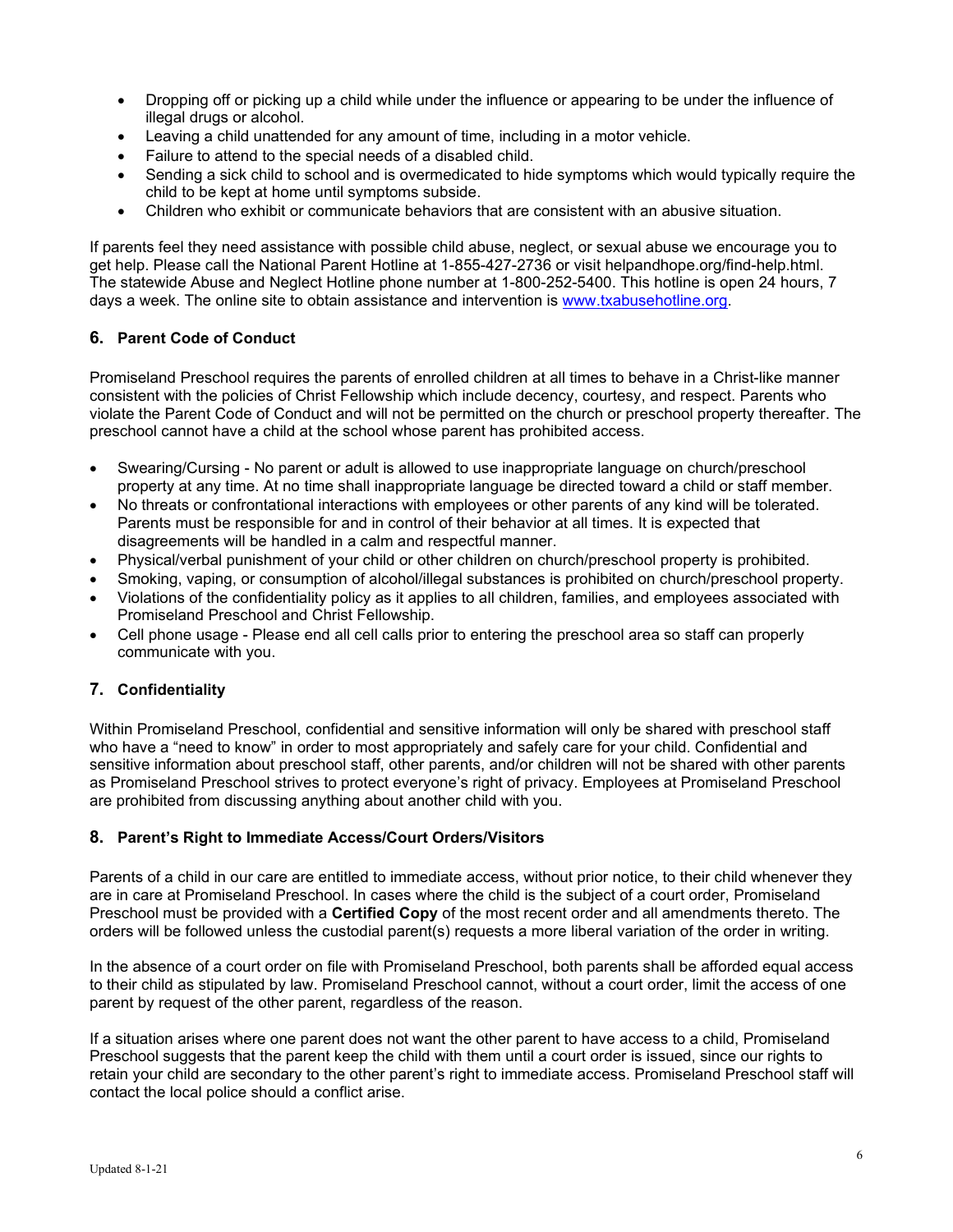Visitors are asked to schedule an appointment with the preschool director and are allowed in the preschool at the director's discretion. Promiseland Preschool staff will accompany visitors at all times.

## <span id="page-6-0"></span>**9. Tuition Payment Policy**

Based on the annual budget, tuition fees are based on the number of scheduled days for your child's class and spread over nine equal payments. Holidays, vacation days, and teacher work days are not counted in these scheduled days.

Tuition is due on the 10<sup>th</sup> of each month and late fees of \$10 are assessed at 2:15 p.m. on the 15<sup>th</sup> calendar day of each month. If tuition payments are consistently late a meeting with the director will be scheduled to discuss payment arrangements. Tuition is required on the due date even if your child is absent due to an extended vacation to keep his/her enrollment current.

Families enrolling in multiple programs (combined classes) will receive a 10% discount off your monthly tuition. If a child is withdrawn from our program for any reason, the tuition for that month and supply fees are nonrefundable. There is no exception to this policy

Promiseland Preschool is a school year program, September-May. If you need to drop from the program midyear, we require notification to avoid being responsible for the next month's tuition. There are no tuition modifications due to families taking vacations and missing school during any given month.

There will not be make- up days for any emergency closings. If a closing is required for an extended length of time (2 weeks or longer), a maximum of 2 weeks tuition will be credited towards the next month that the preschool is able to open. Tuition will not be charged for months that the preschool is not in operation.

#### Tuition Express Auto Payments

The preferred payment for tuition is by EFT auto draft operated through Tuition Express. Tuition and supply fee payments are processed through Tuition Express. Authorization forms for Tuition Express are available and need to be turned into the Promiseland desk. If you choose not to use this method, tuition can be paid by cash or check (made out to Christ Fellowship) at the Promiseland desk. Tuition Express Auto-payments are processed on the 10<sup>th</sup> of each month.

For tax purposes, please contact the preschool for the tax id number and yearly tuition invoice. Parents are required to inform the Preschool office to whom all billing and/or correspondence are to be addressed.

## <span id="page-6-1"></span>**10. Supply Fee and Extra Fees**

A non-refundable annual enrollment fee of \$125 is due at the time of enrollment each calendar year. This fee must be paid by cash or check at the Promiseland desk. Please make sure your name and check number are pre-printed on your checks. Include your child's name on the memo line.

A non-refundable yearly supply fee is also due once per calendar year and is due by Meet the Teacher payable by cash, check or EFT auto draft. The supply fee covers all art supplies, curriculum needs, paper, plastic, crafts, books, and partyware that are needed throughout the year.

There may be incidental fees that are asked for during the year for special events, room mom requests, seasonal parties, or photo opportunities.

## <span id="page-6-2"></span>**11. Returned NSF Checks/EFT Drafts**

Accounts with returned checks for any reason will be assessed a \$20 fee to cover collection and banking costs. After two returned checks parents will be asked to pay with cashier's check or money order. There are no exceptions to this rule.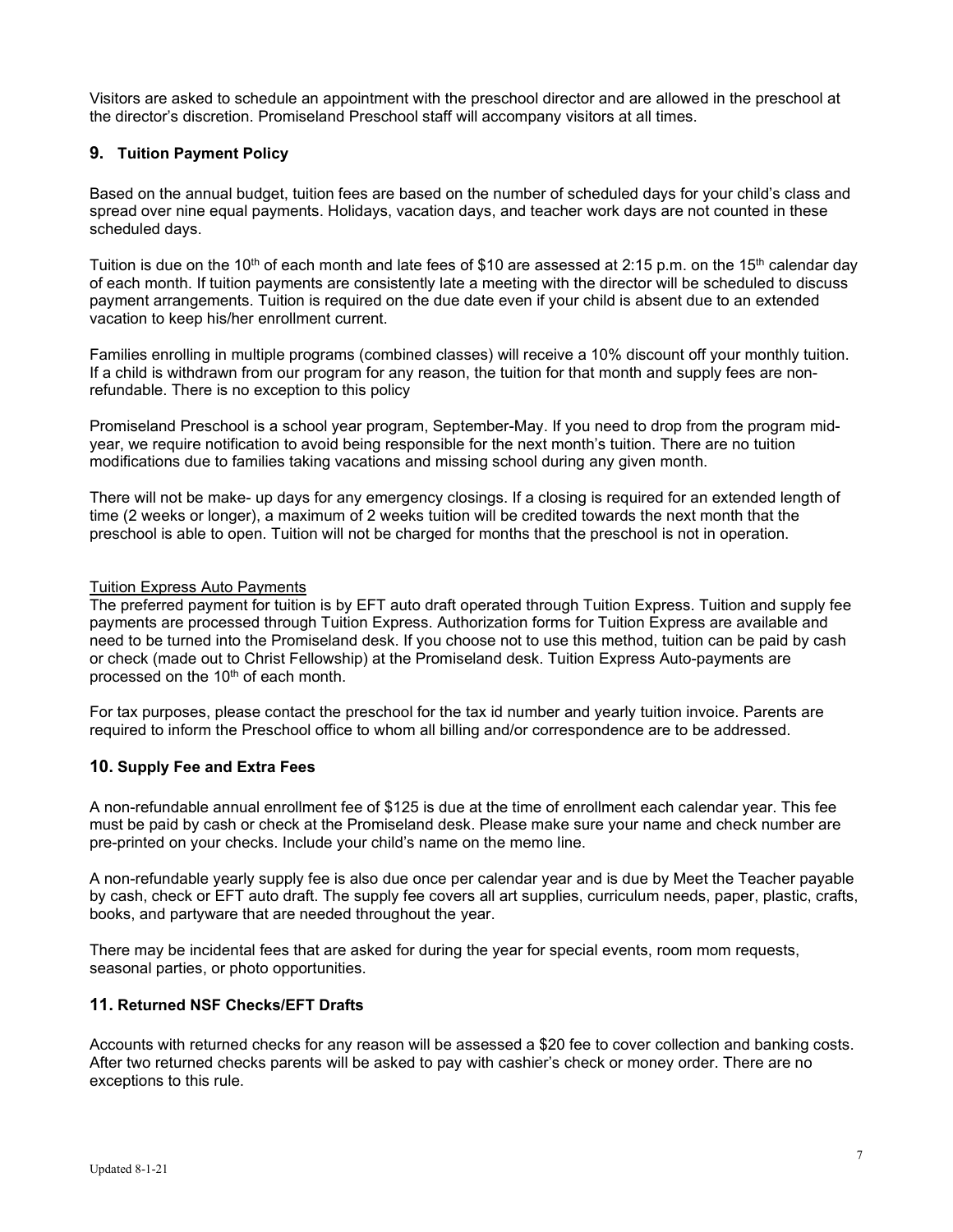## <span id="page-7-0"></span>**12. Admission Requirements and Procedures**

Admission to Promiseland Preschool is based upon a first-come first-served basis. Current families and Christ Fellowship attenders will have the chance to re-enroll their child each January before enrollment is open to the public. The office will keep a waiting list in the event a class becomes full. To enroll for Promiseland Preschool, families must complete the following:

- Signed enrollment form with check for enrollment fees shown below.
- Guided tour with Preschool Director or Office Manager and acknowledgement that you received this handbook.
- Current immunization record and signed physicians release from certified medical professional. Information concerning immunization exemptions can be found at [www.dshs.state.tx.us/immunize.](http://www.dshs.state.tx.us/immunize) A notarized affidavit must be on file for children that have not received immunizations due to personal belief or are on a delayed schedule. At this time Collin County does not require Tuberculin (TB) testing.
- For doctor diagnosed food allergies, your child must have a physician signed Emergency Allergy Action plan per each food allergy which includes the food the child is allergic to, possible symptoms if exposed to that food, and steps to take if child has an allergic reaction.
- Fill out Admission Information and other forms as required by the State of Texas.
- Enrollment is not complete until all state requirements are met for your child's file.

## <span id="page-7-1"></span>**13. School's Right to Refuse Admission**

Promiseland Preschool reserves the right to refuse admission to any child at any time with or without cause. Possible reasons for refusal of admission include but are not limited to:

- The need to maintain compliance with Licensing Regulations
- Staff deems the child too ill to attend or the child's physical, developmental, or emotional needs are unable to be met by the staff.
- Domestic situations that present a safety risk to the child, staff, or other children enrolled if the child were present at the preschool.
- Parents' failure to provide completed up to date records and returned documentation in a timely fashion.

#### <span id="page-7-2"></span>**14. Sign in and Release of Students**

Children must be signed in and out by the custodial parent or adult person approved by the parent(s). Once that child is signed in, the Promiseland Preschool teacher is accountable for the child's care. When a parent is in the preschool building and visiting their child's class for a special activity or at dismissal time, the preschool staff is still held accountable for the supervision of that child UNLESS the parent has signed the child out for the day. It is understood that the PARENT is responsible for their child's care once they have signed their child out. Even if the parent and child remain in the classroom or on the Christ Fellowship property, the teacher is no longer accountable for the child's care if the child has been signed out.

Authorized adults must be listed on the registration forms to pick up a child and must bring a picture ID. Children will not be released to a minor aged under 18. If a parent is unable to pick up a child, they may authorize another legal adult to pick up. Parents must call the preschool office regarding any pick up changes. Authorized adults must be listed on the enrollment form to pick up and the authorized adult must bring a picture ID. Please understand that the safety of the children is our highest concern.

*Persons who are on the Texas Sex Offender Registry may not be in the Promiseland children's area, attend school functions, or participate in school events during the school hours. Please make arrangements for an alternate person to drop off and pick up your child.*

## <span id="page-7-3"></span>**15. Gang Free Zone**

All child care centers are required to designate a gang-free zone that is within 1000 feet of the center. Gang activity within this area is prohibited. Gang related or criminal activities or engaging in organized criminal activity within 1000 feet of the preschool is a violation of the law and is therefore subject to increased penalty. The goal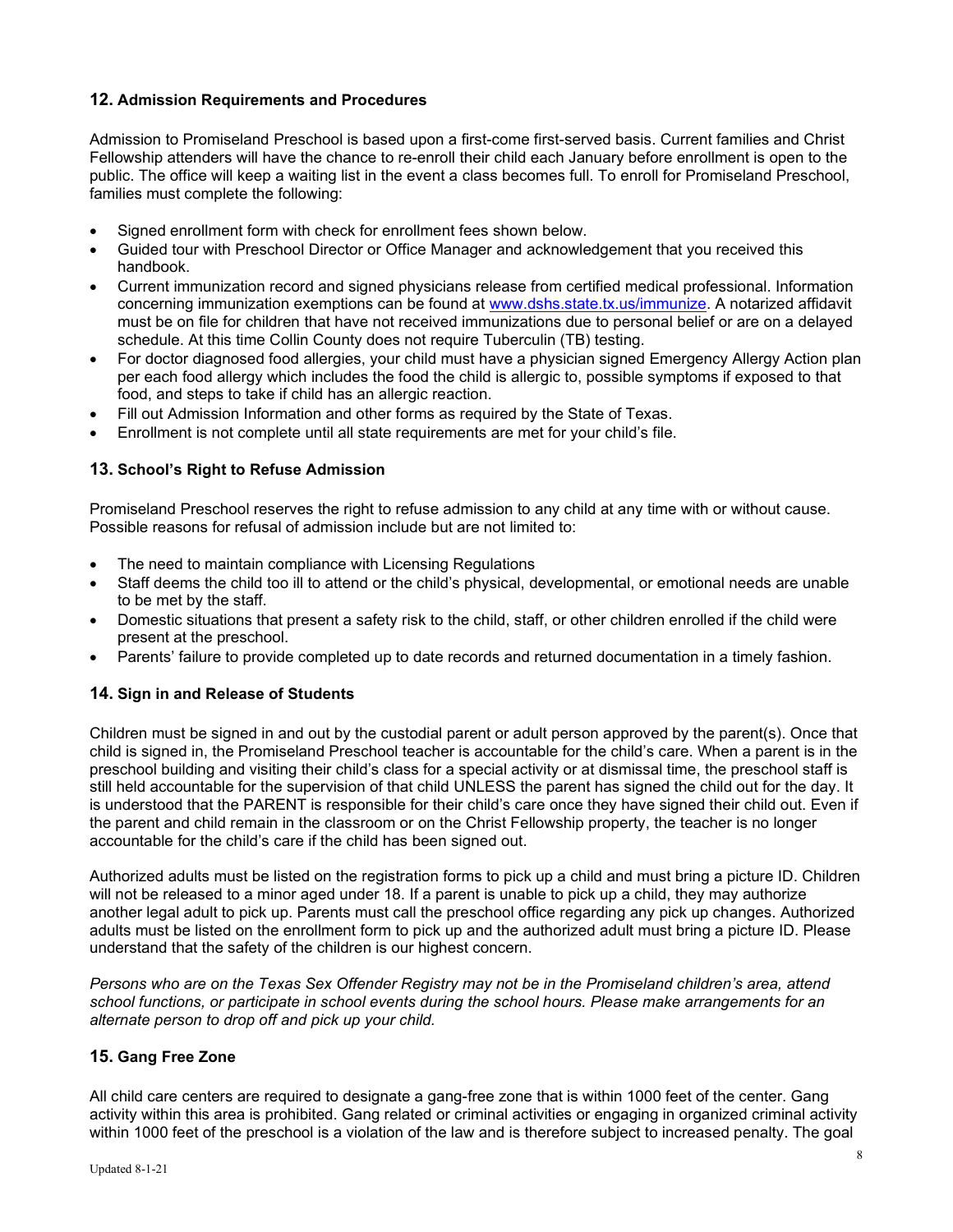of the zone is to deter certain types of criminal activity in areas where children gather. See Appendix 2 for more information.

## <span id="page-8-0"></span>**16. Cell Phone Use on Property**

Proper parent communication is imperative when working with young children. It is difficult to communicate when cell phones are in use. Parents are asked to refrain from using cell phones, calling or texting preschool staff during the school day, or when driving on Christ Fellowship property during drop off, pick up and in the morning car line. In addition, we ask that cell phones are turned off while in the building for Preschool events and conferences. This is to keep the children the priority and keep them safe.

#### <span id="page-8-1"></span>**17. Illness/ Public Health Emergency and Exclusion Policy**

Children who are ill should not attend preschool. If your child is ill, we request that you notify the school not only of the absence but also of the nature of the illness. This information will only be shared with staff on a "need to know" basis. If your child has a doctor diagnosed communicable disease, we ask that you share the diagnosis with the school director, so that parents of the children in the school may be notified that a communicable disease is present. Only the communicable disease information will be shared. Promiseland Preschool observes the standards set by the Texas Department of Health and Human Services for ill children. The standards for exclusion are:

- Illness or injury that prevents the child from participating in child care activities, *including outdoor play.*
- The illness results in a greater need for care than the caregivers can provide without compromising the health, safety, and supervision of the other children.
- Oral temperature of 101 or a non- contact thermometer reading of 100.
- Green or colored discharge from nose, ears, or persistent cough.
- Symptoms and signs of possible severe illness such as lethargy, abnormal breathing, 1 bout of diarrhea, two or more vomiting episodes in 24 hours.
- Symptoms that are consistent with the COVID-19 diagnosis.

If a child becomes ill while in our care, we will contact the parent immediately. We will care for the child apart from the other children with proper supervision. Parents must pick up children within 30 minutes of notification. In the event of a *severe* illness, or if a parent is unable to pick up the child within a reasonable amount of time, Promiseland Preschool may call an ambulance at the parent's expense.

If a child is sent home sick from our program, they may not return until the child is symptom free **and fever free without medication for 24 hours**. Children excluded from the school for a communicable disease or lab confirmed case of COVID-19 may be readmitted only by a written note from a healthcare professional after the 10 day self-quarantine period.

See Appendix 3 for specific protocol if your child has a doctor diagnosed case of COVID-19.

## **Community Outbreak/Public Health Emergency**

During health emergencies if the preschool chooses to remain open, it will operate in accordance with applicable state rules, including Texas Department of Health and Human services Commission ( TDHHSC) emergency rules and CDC recommended Protocol. Promiseland preschool will follow the McKinney ISD closing and reopening dates as they determine the most appropriate plan and actions. Federal and state protocol health protocols may include the following:

- Social Distancing Strategies
- Enhanced cleaning and sanitizing methods
- Enhanced health and hygiene procedures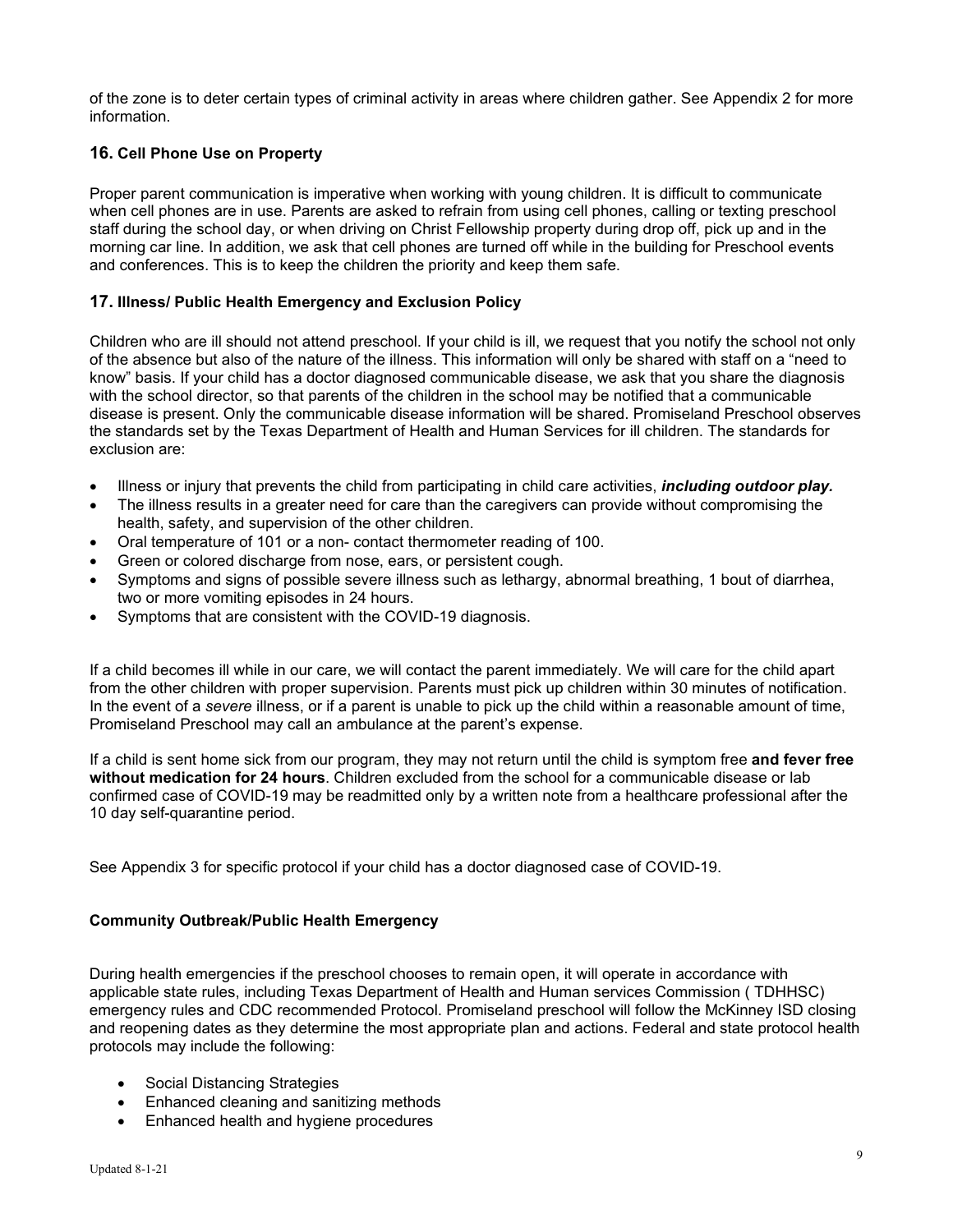- Modified drop off and pick up procedures
- Screening and wellness checks upon arrival
- Action plan if a child or adult gets sick during the preschool day and guidelines for returning
- Required Health and safety training related to the emergency for all staff.

Parents are required to sign a Public Health Emergency Acknowledgement and Disclosure statement included in the enrollment paperwork. During the school day children will be in contact with other children, families and staff. No list of restrictions or practices can remove 100% of the risk of exposure. Parents play a crucial role in keeping children and staff safe by practicing all safe and healthy recommended guidelines at home and consulting with their health care provider as needed.

## <span id="page-9-0"></span>**18. Breastfeeding**

Breastfeeding mothers are welcome to breast feed their child(ren) or provide breast milk for your child while they are in our care. There are two nursing mother's areas located in rooms 141 and 142.

## <span id="page-9-1"></span>**19. Medications and Diagnosed Food Allergies**

Please inform your physician that your child is in a part day preschool and that you prefer to give medications at home, morning and evening. Knowing this, many doctors will often order longer acting medications. Promiseland Preschool will not administer medications to your child with the exception of an Epinephrine Auto Injector (EPI-PEN), a breathing treatment, or other emergency medication.

- 1. **Epinephrine Auto Injectors** and breathing treatments will only be accepted if it is in the original box with the pharmacy label attached. Injectors must be accompanied by the medication form from Promiseland preschool that the parent has filled out with instructions and signed. If your child has a diagnosed food allergy, a physician and parent signed Food Allergy Action Plan must be provided to the preschool. A list of children with diagnosed food allergies will be posted in each classroom. Epinephrine auto injectors will be kept in the director's office.
- 2. Medication will not be given by preschool staff at school. This includes antibiotics, cough drops, cold medicine, or pain reliever.
- 3. Parents may provide non -prescription diaper cream that is unexpired and in the original container.
- 4. **Sunscreen or Insect Repellant -** If a parent chooses to use sunscreen or insect repellant, it must be administered by the parent before the child comes to school for the day. Teachers cannot put sunscreen, insect repellant, or other lotions on a child.
- 5. **Allergies** If your child has a "doctor diagnosed food allergy" and they are under a physician's care for that allergy (they have an epi -pen or need Benadryl for treatment) they are required to have a "Food Allergy & Anaphylaxis Emergency Care Plan" on file. This emergency care plan must be signed by a physician. If your child has a food sensitivity or reaction to a certain food (may break out in a rash or itch) but the allergy has not diagnosed by a physician, please notify the front desk.

## <span id="page-9-2"></span>**20. Parent Communication and Emergencies**

Open communication with parents is very important to children's success. Promiseland Preschool has multiple ways of communicating. Parents will learn of news in our preschool through school email notifications, preschool monthly newsletter, written memos sent home with your child, social media site, smart phone notification, or verbal communication with the child's teacher. In the event of a medical injury or emergency requiring immediate professional care, the staff will call 911; follow the Preschool emergency preparedness plan, giving location and nature of emergency. A director or staff member will accompany any child that is taken by ambulance if possible and will stay with the child until their parent arrives. As appropriate, the CPR certified staff member will administer CPR or first aide measures. Parents will be notified immediately. If parents are unavailable, those individuals designated as emergency contacts will be notified. **All children must have an emergency release form on file in case of such an emergency**.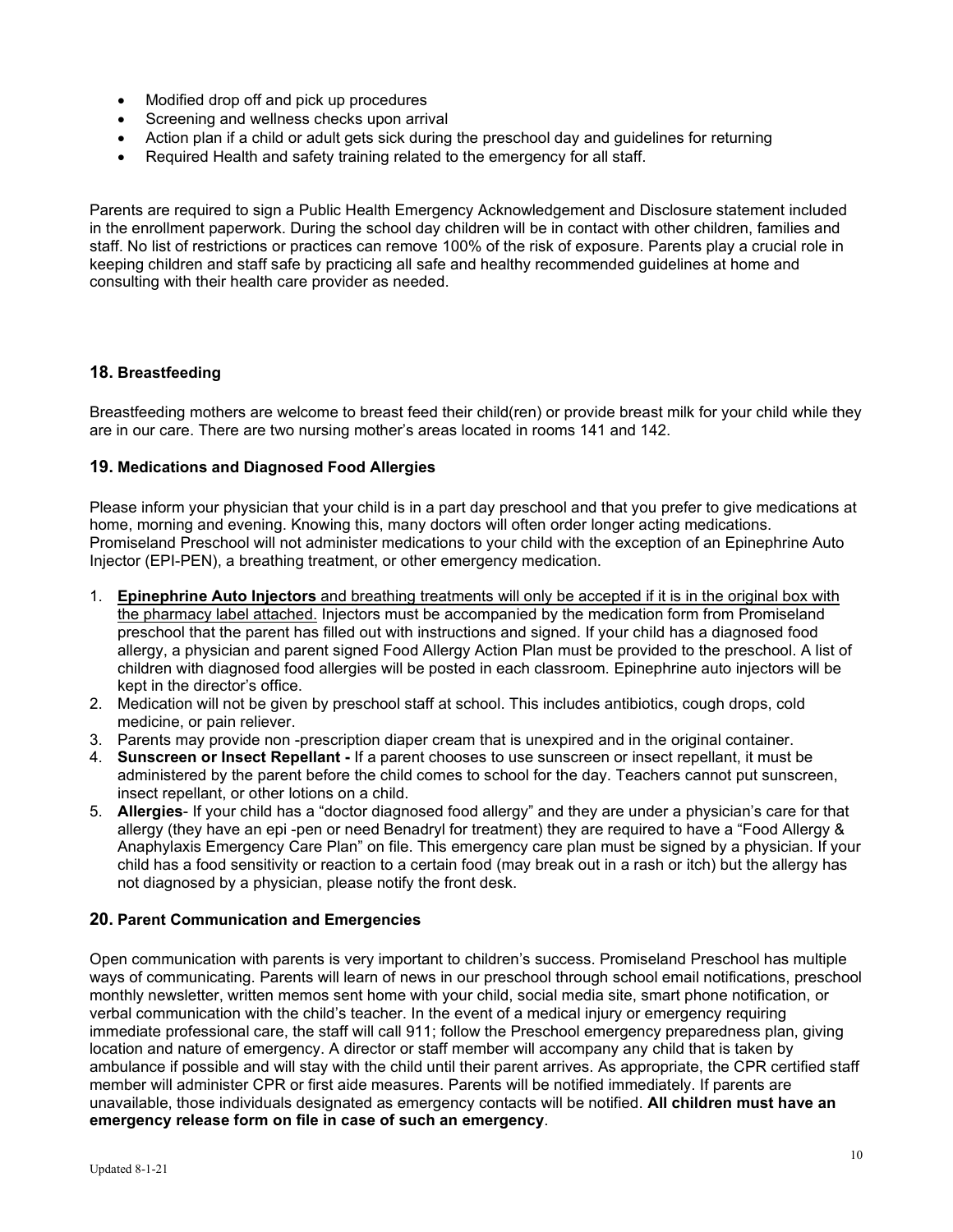In case of a minor injury or accident, the staff will administer basic first aid. All injuries or illness not requiring immediate parental attention will be documented and reported by the caregiver who witnessed the incident and given to parents to sign when the child is picked up at the end of the day.

If a child ingests or comes in contact with a poisonous substance, the staff will contact the Poison Control Center at 800-222-1222.

#### <span id="page-10-0"></span>**21. Immunizations**

Each child enrolled or admitted to child-care centers must meet applicable immunization requirements specified by the Texas Department of Health Immunization Requirements in Texas Elementary and Secondary Schools and Institutions of Higher Education. This requirement applies to all children in care from birth through 17 years of age. Except as otherwise provided in this division, all immunizations required for the child's age must be completed by the date of admission. Students enrolling in the center must have these records turned in to the Preschool by the first day of school each year. It is a parent's responsibility to ensure that your child's immunizations are current. Immunization waivers must be provided from the state if your child is on a delayed immunization schedule.

From time to time, Promiseland Preschool may have children enrolled that have not received immunizations due to a personal belief. A notarized affidavit MUST be on file for these children.

#### <span id="page-10-1"></span>**22. Tuberculin Testing Requirements**

Based on local health department guidelines, proof of TB testing is not required in order to be enrolled in our program.

#### <span id="page-10-2"></span>**23. Vision and Hearing for 4 year olds**

The Special Senses and Communication Disorders Act, Texas Health and Safety Code, Chapter 36, requires a screening or a professional examination for possible vision and hearing problems for children age 4 as of September 1.

Parents may bring in screening proof from their local pediatrician. Promiseland Preschool will schedule an annual screening for 4 year old children for a nominal fee that will be charged to your preschool statement. This is a requirement for continued attendance in the program.

## <span id="page-10-3"></span>**24. Emergency Preparedness Plans**

Promiseland Preschool performs fire and lockdown drills monthly and severe weather drills quarterly. Emergency routes are posted in each classroom. Emergency Preparedness Plans for tornado/bad weather, communicable disease outbreak, accidents, illness, explosions, fire, bomb threats, off-site evacuations and lockdown procedures are also available at the front desk for parents to preview at any time. Each Promiseland Preschool staff member has reviewed each of these plans yearly during staff orientations.

Christ Fellowship is equipped with a fire sprinkler system and inspections are performed annually.

In the event of an emergency evacuation, all Promiseland Preschool staff will follow the emergency preparedness plan. A **copy of this plan is available to view if requested and parents are encouraged to read this information carefully.** All staff and children will remain away from the building until the threat of danger has passed or cleared by local authorities. If Promiseland Preschool should need to evacuate, the staff will evacuate children across the parking lot to The Oxford Grand, 2851 Orchid Drive, McKinney TX 75072 phone 469-513-1593. Children will walk in a line with their class and staff on the south sidewalk and walk into the Oxford Grand parking lot area. The children will remain at this location until parents have been contacted by the preschool staff to pick up their children. All staff carries parent contact information and the daily sign in sheets for each child.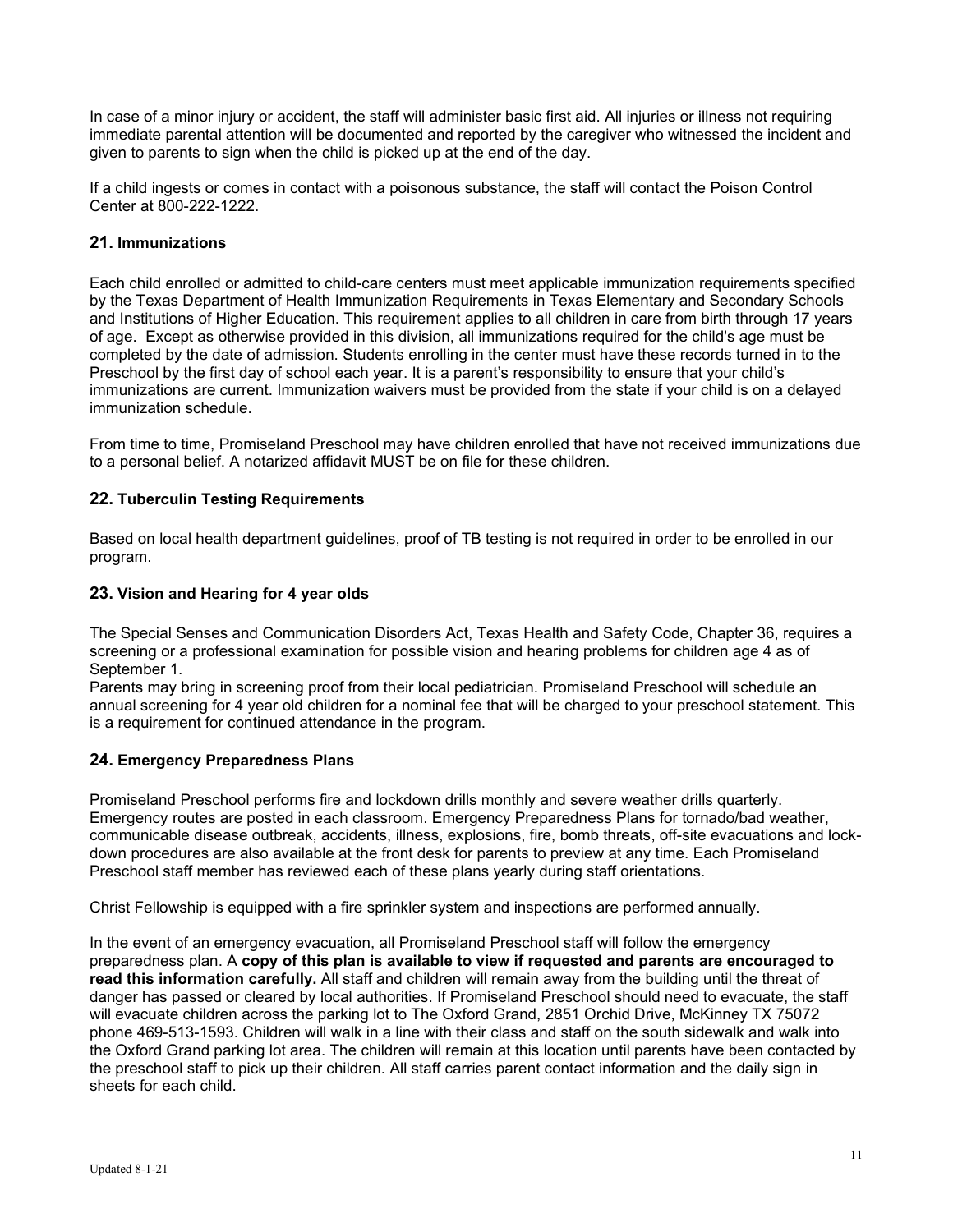Communication with parents and authorities will be made by cell phones. Parents can call the main Christ Fellowship number at 972-547-7000 to get more information during an emergency.

#### <span id="page-11-0"></span>**25. Inclement Weather/Emergency Closing**

In the event that the McKinney Independent School District shuts down for bad weather or community pandemic, the preschool and church will close as well. In the event that MISD has delayed opening, our center will be CLOSED for the day. In the event that MISD closes mid-day due to bad weather, we will contact parents and close within 30 minutes of said announcement. Parents are expected to stay tuned to local channels to stay informed of preschool and MISD closings. There will be no make-up days for bad weather closings.

*Emergency Closure*-In case of an emergency situation such as a pandemic, local or state disaster declaration, facility concerns, or weather that could cause the preschool or church building to close, parents will be notified by one of these means: phone calls, emails, letters home, or web site posting. Tuition will not be refunded or reduced. There will be no make up days for any emergency closings. If the closing is required for an extended length of time, tuition that has been collected for the current month will be credited towards the next month that the preschool is allowed to open. Tuition will not be charged for months that the preschool is not in operation. See appendix 3

#### <span id="page-11-1"></span>**26. Discipline and Guidance/Behavior Policy**

According to the Child Care Minimum standards, discipline must be individualized and consistent for each child; appropriate to the child's level of understanding; and directed toward teaching the child acceptable behavior and self-control. Staff members are trained to use positive methods of discipline and guidance that encourage selfesteem, self-control, and self-direction. Just a few examples used in this situation are: praise and encouragement of good behavior instead of only focusing upon unacceptable behavior; reminding child of behavior expectations daily by using clear, positive statements and redirecting behaviors. There may be times during the day when a supervised separation is needed. This is a "time out" and is used according to the child's age and development and limited to one minute per year of the child's age. Promiseland Preschool will never use corporal punishment or negative discipline that may hurt or humiliate a child. Teachers will document repeated behavioral incidences and parents will be notified in case of major or reoccurring behavioral challenges and concerns.

Discipline steps followed by Promiseland Preschool for behavioral incidences:

- 1. The teacher will give verbal redirections and talk to the child about the inappropriate and expected behaviors. The child will be redirected to other appropriate activities and positive guidance.
- 2. If redirection is not effective, the child will be put in a supervised time out to think through the appropriate behavior and have a chance to cool down. No more than one minute per age.
- 3. If the child's behavior is not affected by verbal redirections or time out, he/she will be taken to the preschool office to visit with the director or office staff.
- 4. If the exhibited behavior persists, a parent will be contacted, and a parent/teacher conference will be scheduled.

Conferences will be scheduled with the classroom teacher or director to discuss behavior that is disruptive and not solved by using the above techniques. If, after putting other alternative behavior plans into place, the disruptive behavior continues, Promiseland Preschool reserves the right to dismiss that child if we cannot meet the needs, he/she has. A child whose presence or behavior creates a danger to others or themselves in the classroom or who requires an inordinate amount of a teacher's time may be asked to withdraw. Please see Appendix 1 at the end of this handbook to view the discipline and guidance that complies with licensing.

## <span id="page-11-2"></span>**27. Suspension Policy**

In the event of disruptive behavior, emotional, physical, or intellectual needs beyond the expertise of the classroom teachers or in case of physical or safety threats to other classroom children, the preschool reserves the right to remove the child temporarily or permanently from the preschool in any situation where these conditions are applicable. To guarantee a child's safety, we reserve the right to dismiss a child who repeatedly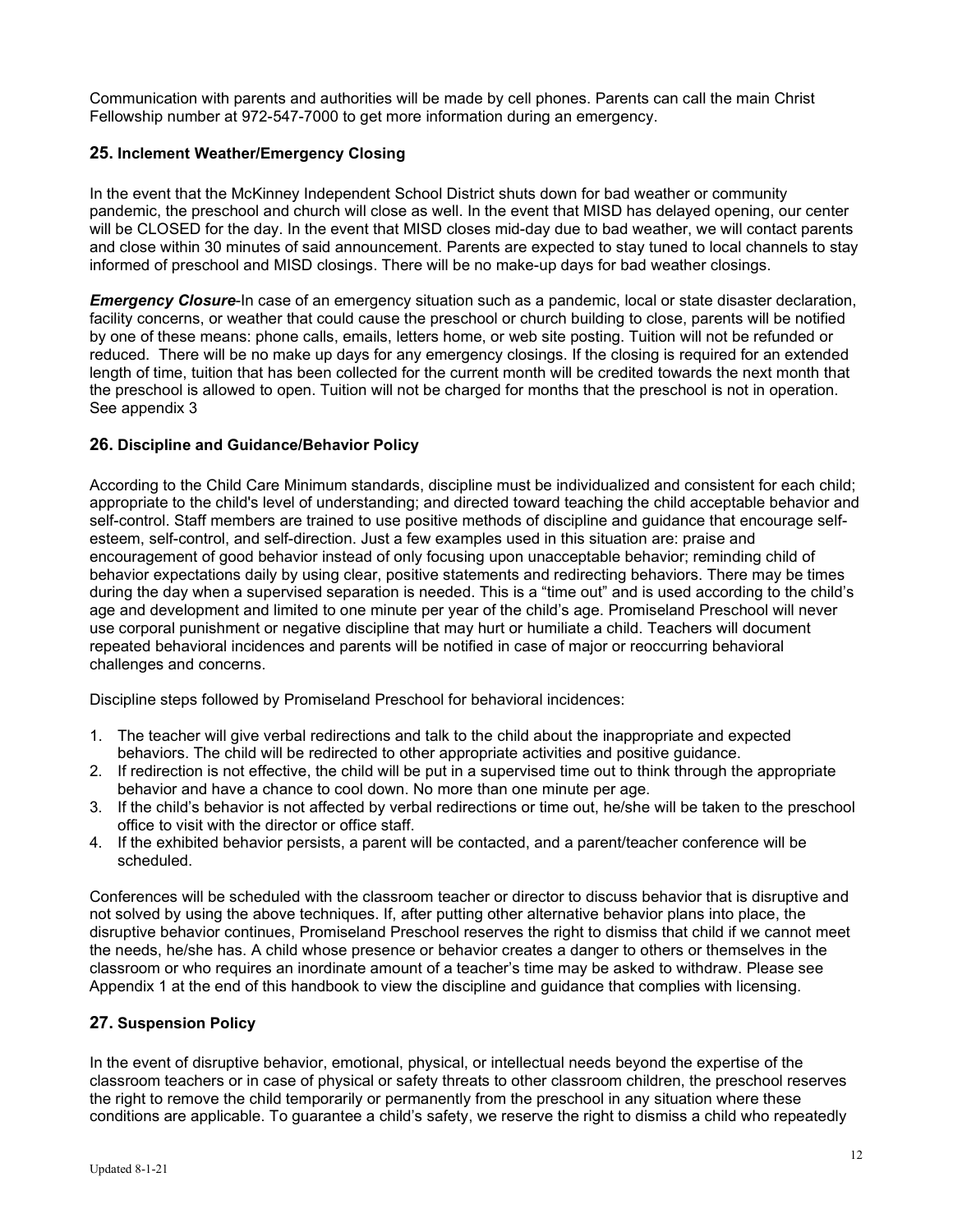puts themselves in danger, such as running out of a classroom, running off the playground or away from a teacher. Temporary suspension from the school may be necessary for the safety of the child and others while any appropriate evaluations are completed/or while securing any appropriate support services. Promiseland Preschool will make reasonable accommodations to its practices and procedures but is not required by law to alter or change the services provided for a child displaying dangerous/inappropriate behavior, developmental delays and/or disabilities as defined by the Americans with Disabilities Act.

# <span id="page-12-0"></span>**28. Biting**

Biting is a common issue in early childhood development. The best way to deal with biting is consistency between teachers and parents. Biting could occur for multiple reasons. Proper communication will help determine why a child is biting. The preschool will work with the parent when biting becomes a problem with their child and will make every effort to help solve the issue. Chronic biting may require that a child be suspended from enrollment for a period of time (days, weeks) until the biting has abated. We do reserve the right to dismiss a child that continues to bite others if we cannot meet his/her needs and are unable to solve the issue.

## <span id="page-12-1"></span>**29. Nap Time**

As required by childcare licensing, children will have a supervised rest time as appropriate for their age and physical needs if they are in our care five hours or more. Parents are responsible for providing a nap mat labeled with their name for 2 and 3-year-olds. Nap mats must be a size that can be contained in the child's bin without being so large as to be touching another child's mat. Nap mats must be taken home daily. All vinyl nap mats need to be covered with a pillowcase or blanket. PreK (4-year-olds) do not need nap mat and can bring a beach towel for their rest time. Children are not required to sleep but need to be able to rest quietly on their nap mat without disturbing others.

# <span id="page-12-2"></span>**30. Toilet training**

Although we will respect a parent's wishes to assist in toilet training, we ask that you pack extra clothes, underwear, shoes, and socks for those that are toilet training. We will take regular toilet breaks throughout the day and try our best to accommodate the needs of the child. Changing tables are available in the 18 month old and twos classes for diaper changes. The 18 month and twos teachers will work with the parents as the child indicates readiness for toilet training.

All children enrolled in our three year old program and older must be completely potty trained and independent in the restroom. We do not have facilities for changing diapers at this age. A fully potty -trained child is a child who can do the following:

- 1. Be able to TELL the adult they have to go potty BEFORE they have to go. They must be able to say the words "I have to go potty" BEFORE they have to go.
- 2. Be able to pull down their underwear and pants and get them back up without assistance.
- 3. Be able to wipe themselves after using the toilet.
- 4. Be able to get off the potty by themselves.
- 5. Be able to wash and dry hands.

A conference will be scheduled should a child in these classes be unable to complete these tasks by the end of September.

## <span id="page-12-3"></span>**31. Lunches and Snacks- Promiseland Preschool is a Peanut-Free Facility**

Parents are responsible for bringing children's lunches and snacks daily. We do not heat up or refrigerate lunches. Children should receive at least 1/3 of their daily nutritional requirements while in our care. Parents are asked to bring lunches in lunch boxes and snacks in a separate labeled package, baggie, or container. Our licensing guidelines require that we monitor what children eat while they attend preschool each day. Parents are also encouraged to refrain from bringing sugary foods for lunch and snack. Teachers will encourage your child to eat his healthy lunch box choices but will not force a child to eat. All food the parent includes in the lunchbox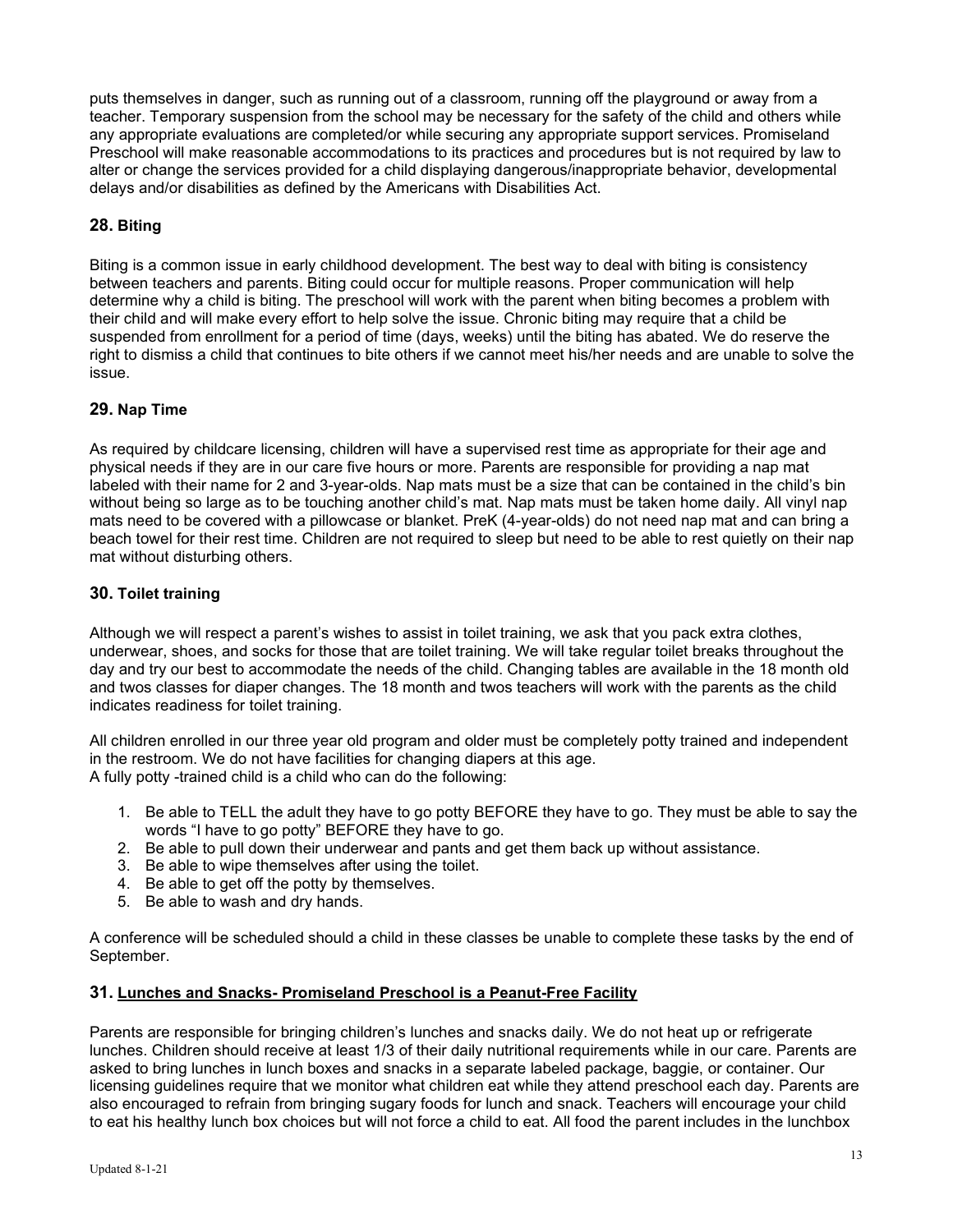will be offered to your child at lunch time. Since Promiseland Preschool is a PEANUT-FREE center…please do not include any peanut or peanut butter products in your child's lunch box. If you are sending a sandwich that contains a peanut alternative such as soy butter, please mark the sandwich bag "peanut-free" so that there is no question whether it is safe to serve it in the classroom. Teachers will encourage good manners and independence at snack and lunch and ask a blessing before the children eat.

Drinking water will be made available at snack time, lunchtime, and after active play. Promiseland Preschool requires that each child brings a labeled water bottle to school daily.

Parents are required to notify the class teacher ahead of time if they are bringing in a shared class treat. Parents will be notified via email when treats and other food is being brought in.

#### <span id="page-13-0"></span>**32. Curriculum**

Promiseland Preschool incorporates theme based Christian curriculum consisting of Bible memory verses, Bible stories and Bible teaching. The curriculum director designs and incorporates all age appropriate activities for the preschool using our themes, centers, art projects and educational video resources. We also introduce and teach alphabet and phonemic awareness, colors, shapes, numbers and writing for age appropriate children. Our Pre-K classes follow the Texas PreK guidelines which emphasize science, social studies, math and language in the classroom. Children are involved both with hands-on experiences and activity plans include both child and teacher directed activities. Pre-K classes will use IPADS weekly for academic enhancement and teaching opportunities. IPAD use is supervised by the teachers and only educational apps are made available for the students use. Daily schedules are posted in each classroom. Two's through PreK classes attend weekly music. Threes and PreK classes attend PE and chapel time. Playground is offered daily for 30 minutes.

#### <span id="page-13-1"></span>**33. Screen Time**

Promiseland Preschool adheres to all following licensing requirements regarding screen time activities:

- No more than one hour daily of screen time.
- Screen viewing is related to our educational goals and curriculum
- Screens are not viewed during snack, lunch, rest or nap time.
- Screen time does not include any advertising or violence.
- Children in the 18 months class will not have screen times.

#### <span id="page-13-2"></span>**34. What to Bring and Wear to Preschool Each Day**

- Diapers, pull ups and wipes for children in our 18 month old and two year old classes that are not toilet trained.
- At least one extra change of clothes per child, **clearly marked with the child's name**, including underwear, shoes and socks for **all age groups.**
- Nap Mat (including blanket and pillow if desired). Nap mats that roll up with a pillow and blanket attached are prefered. Please **label your child's nap mat**. PreK (4 year-olds) should bring a beach towel in place of a nap mat.
- All vinyl nap mats must have a cover such as a blanket, fitted crib sheet, king sized pillow case, or towel.
- Labeled lunch box and snack.
- **Tote bag with handles or a backpack that can hold a school sized pocket folder and lunch box**.
- Shoes must be worn in the preschool at all times, including during naptime. Sneakers are the shoe of choice, no open toe shoes, flip flops, sandals, crocs etc. as they can be hazardous on the playground and in PE class. Please think safety when dressing your child for school.
- Please dress your children in play clothes that are appropriate for the season. Coats must be provided in winter months.
- We use washable crayons, markers, and paint when possible but clothing may get stained from just playing and being kids.
- Children are required to have one seasonably and size appropriate complete change of clothing at preschool at all times, including shoes and socks.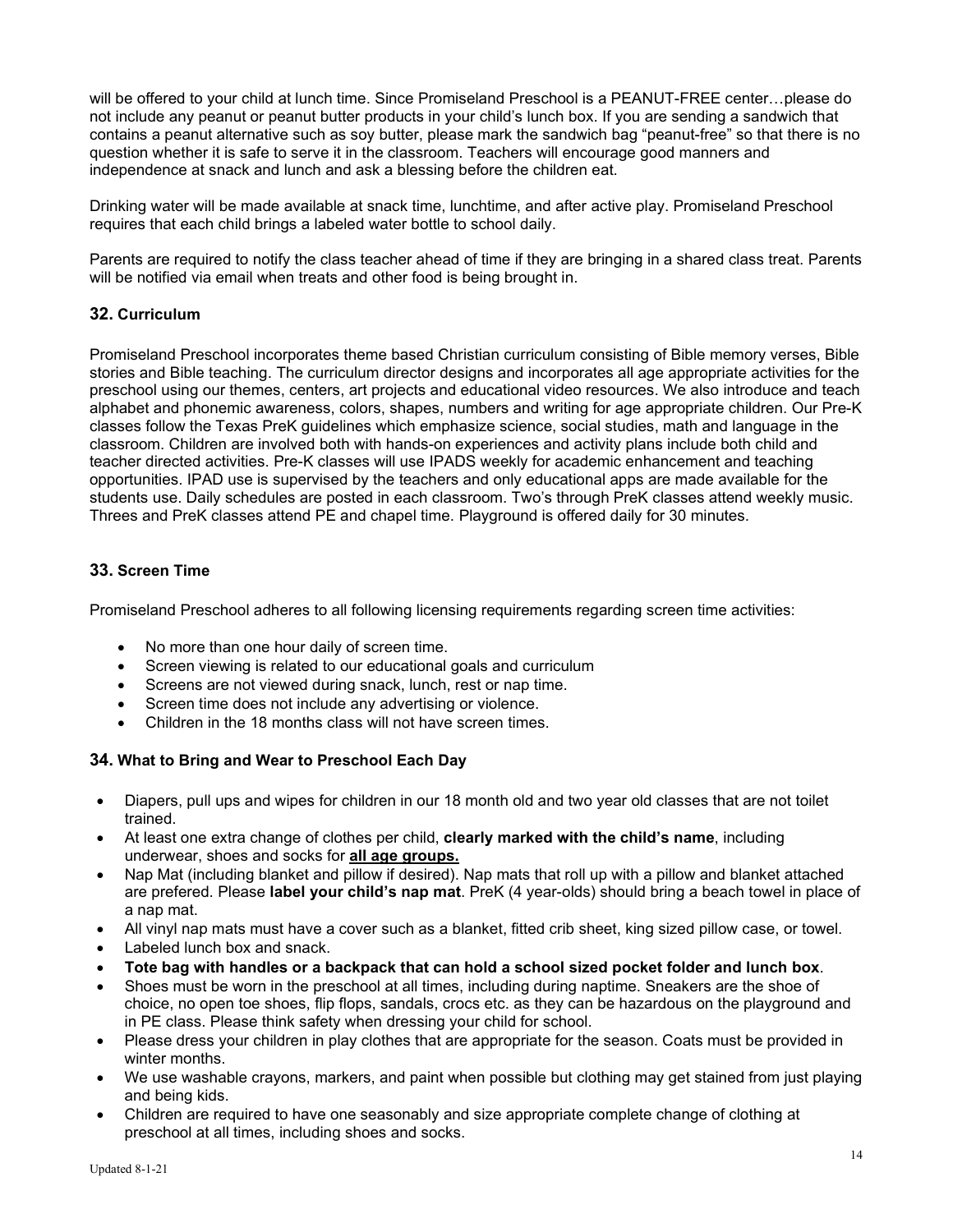• All clothing must be clearly labeled including hats, gloves, scarves, boots, coats, and sweaters.

# <span id="page-14-0"></span>**35. Bringing Toys to School**

In order not to confuse school toys with a child's personal property, we ask that children not bring play things or valuable items from home. This includes any jewelry which can often break apart and be considered a safety hazard. Two exceptions to bringing toys are a stuffed animal for use during naptime and items for Show & Tell purposes. You will be notified by your child's teacher when the class has Show & Tell. A child may not bring or use any type of toys that explode or shoot things such as caps, BB guns, or darts. It is the parent's responsibility to enforce this policy with their children. Promiseland Preschool is not responsible for lost, stolen, or broken valuables.

## <span id="page-14-1"></span>**36. Visiting and Volunteering at the Preschool**

Promiseland parents are welcome to visit the center during the day at the discretion of the director. Please keep in mind that by doing so we ask that you not interrupt your child's classroom but observe from outside. Parents visiting the school will be supervised during the visit due to the state background check policy. All volunteers must submit to a state/federal criminal background check if they are going to volunteer in the preschool on a regular basis. All visitors and volunteers must sign in and out at the Promiseland desk area and be escorted into the Promiseland area.

Building access may be limited if the preschool is following state and local guidelines due to a public health emergency.

Persons who are on the Texas Sex Offender Registry may not be in the Promiseland children's area, attend school functions, or participate in school events during the school hours.

## <span id="page-14-2"></span>**37. Parking and Drop off/Pick Up Procedures**

\*Morning drop off can be through car line or by walking into the building. \*Pick Up is by walk in only. Car line is not offered for pick up.

Parents may park in the south parking lots closest to the main doors. Please note that it is against the law if a child is knowingly or intentionally left in a motor vehicle. Persons who leave their children in cars put themselves at risk of being reported to the police. You must bring all siblings into the church building when you drop off or pick up your child. **You may not park against curbs painted red that are designed fire lanes.** Bring your child in through the main church doors only. All other church entrance doors remain locked throughout the preschool day.

## <span id="page-14-3"></span>**38. Morning Car Line**

Morning only car line is offered at the south side of the building starting the second week of preschool. Once your car is placed in Park, staff will assist your child out of their car seat on the passenger side only beginning at 8:50 am. Staff will use an umbrella in rainy weather. **Children need to be seated in their car seat** and not standing or leaning out the window. If your child is seated on the driver's side of the vehicle, it is the parent's responsibility to escort the child across to the staff in the car line, even during inclement weather. We retain the right to cancel car line for the day if there is lightning or the weather becomes dangerous for children and staff. Car line will stop promptly at 9:10am. Please have your child's backpack, nap mat, and lunch readily available for the staff to take with your child as they help them out of the car. If your child is crying or refusing to exit the car, please pull forward, park your car, and escort your child into the building.

## <span id="page-14-4"></span>**39. Stay and Play-After School Care**

**Monday-Thursday** preschoolers can have extended stay until 4:00pm for Stay and Play. Children are signed out of their classroom by their classroom teacher and then brought to and are cared for by preschool staff in a Promiseland classroom after the preschool day is over at 2:00pm. All Promiseland staff that teach in Stay and Play have had state background checks and FBI fingerprints. Children will be offered activities such as Christian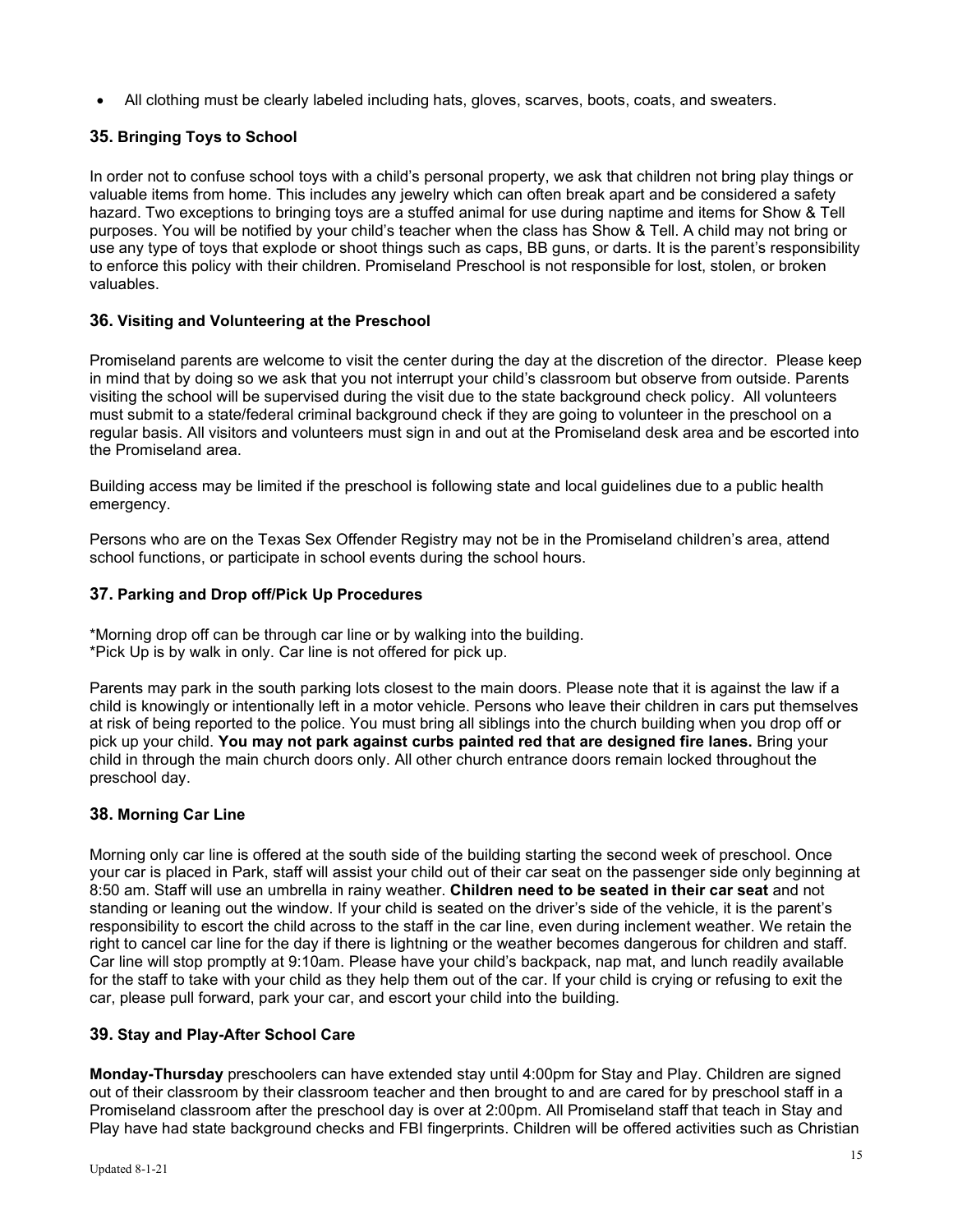videos, outside time, snack, and craft projects. **Parents must call ahead** to reserve a spot for their child for that day as spaces are limited, 972-547-7095. Children attend only on the days that they are enrolled for preschool. The cost is \$15 a day and is payable to Christ Fellowship. Snacks include animal crackers or pretzels. If your child cannot eat these, please bring an alternative snack. Pick up must be picked up by 4:00pm, at 4:15pm a \$10 late fee will be assessed.

*If DHHS requires the preschool to follow Covid policies anytime during the preschool year ( see Appendix 111) stay and play may be cancelled.*

## <span id="page-15-0"></span>**40. Physical Activity**

Promiseland Preschool strongly believes and supports the need for physical activity each day. Promiseland Preschool will promote all children's active play every day. Children will have ample opportunity to do moderate to vigorous activities, such as running, climbing, dancing, skipping, and jumping, to the extent of their abilities.

When children participate in physical activity every day, multiple health benefits accrue. Regular physical activity builds healthy bones and muscles, improves muscular strength and endurance, reduces the risk for developing chronic disease risk factors, improves self-esteem, and reduces stress and anxiety. Beyond these known health effects, physical activity may also have beneficial influences on academic performance. In addition, cognitive skills and motor skills appear to develop through a dynamic interaction. Research has shown that physical movement can affect the brain's physiology.

Outdoor play is a regular part of our daily routine. All preschool children will participate a minimum of 30 minutes of moderate to vigorous active play each day. Please do not request that your child stay indoors. *Per the Texas Department of Health and Human Services, children too sick to go outside should not be at school.* **For the safety of children, closed toed shoes are highly** recommended. **Children may not wear flip flops due to the danger these shoes may cause on the playground**.

During the preschool hours of 9:00am-2:00pm children will only be allowed to play on the west, enclosed Promiseland playground and playground structures designated for children ages 2-5. The playground is checked daily for ants, wasp's nests, trash or any equipment repair and surfacing that is needed. 18 month-olds cannot play on the playground structures due to age restrictions. They will be provided with play space in the enclosed playground area.

#### *Hot Temperatures*

When the temperature or heat index rises to 95 degrees outdoor recess or activities will be limited to 10 minutes.

When the temperature or heat index rises to 100, no outside recess or activities will occur.

#### *Cold Temperatures*

During times of excessive cold weather, the following precautions will be taken: When the temperature or wind chill is at or below 35 degrees no outdoor recess or activities will be allowed.

Opportunities for active play may overlap with outdoor play when weather permits.

When participating in physical activity, children's clothing should protect them from sun exposure and permit easy movement (not too loose and not too tight) that enables full participation in active play. Footwear should provide support for running and climbing. Hats may be worn to protect children from sun exposure. Examples of appropriate clothing/footwear include:

- Gym shoes or sturdy shoe equivalent
- Clothing for the weather, such as a lightweight, breathable jacket without any hood and neck strings. Examples of inappropriate clothing/footwear include:
	- Footwear that can come off while running or that provide insufficient support for climbing.
	- Clothing that can catch on playground equipment, such as those with drawstrings or loops.

When weather conditions prohibit outdoor play, physical activities will occur in the classroom during the scheduled outside time. Classroom teachers have activities planned in advance for "rainy days".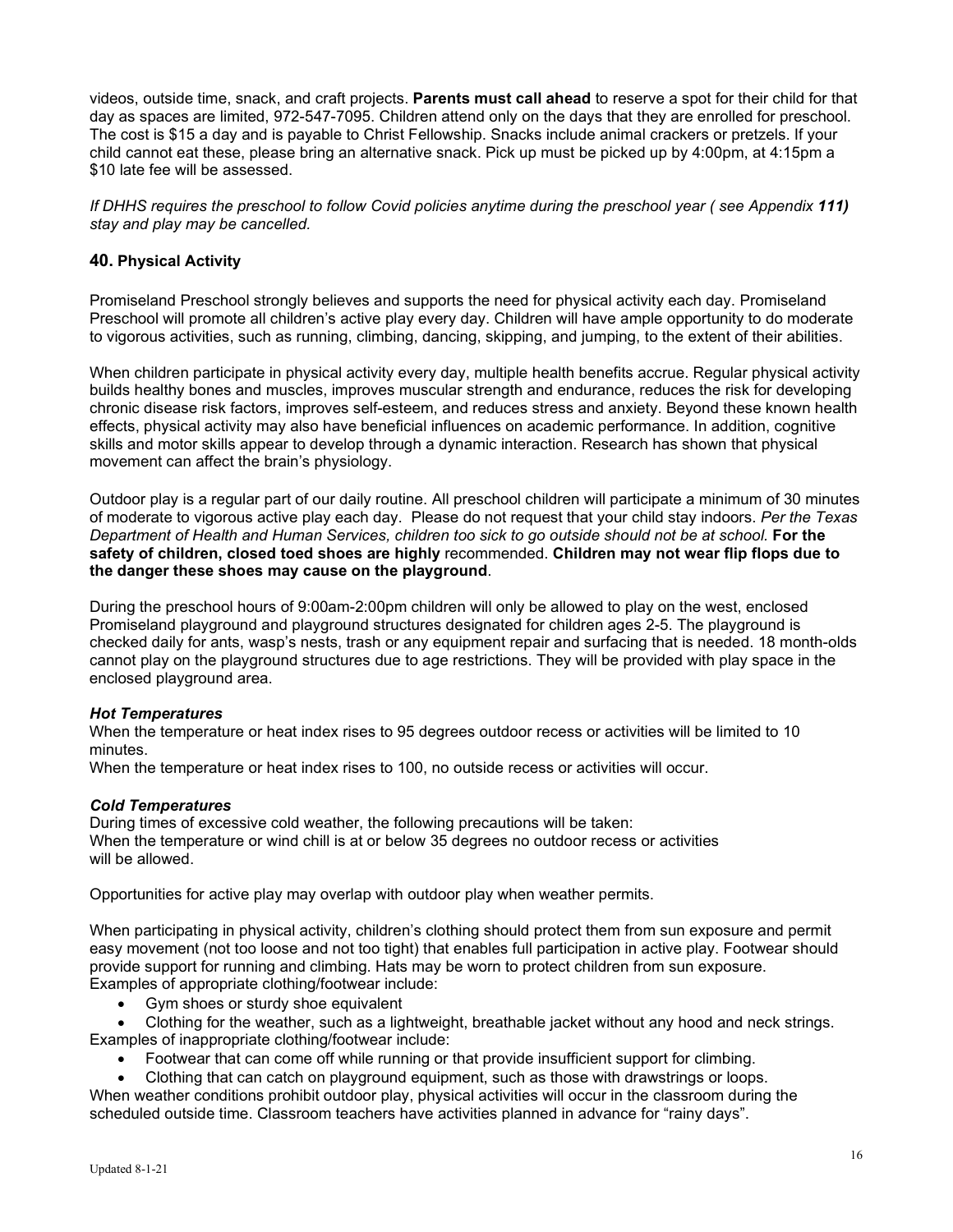#### <span id="page-16-0"></span>**41. Birthdays and Celebrations**

We know that children enjoy celebrating their birthdays and special events with their classmates. You are welcome to bring in birthday treats for the entire class and that will be offered to the class after lunch or nap time. Please no balloons, party hats, or goody bags. Please adhere to our peanut-free policy with respect to all food brought into the classroom. Teachers will communicate any allergy alerts to parents when a shared birthday snack is provided.

If you want to bring birthday party invitations for a non- school birthday party, we ask that parent's hand deliver their invitations to the child's teacher and she will place them in the children's folders for the entire class. **If the entire class is not being invited, the parent will need to mail the invitations to those invited families**.

We will notify parents of special classroom and holiday celebrations as they come up during the year. Our main focus is your child's security, so we will be handling these internally. Parents as always will be welcome to attend. In the event that a parent does not want their child to participate in a holiday celebration, they may choose to keep their child home for the day.

#### <span id="page-16-1"></span>**42. Transportation, Animals, Water Activities, Field trips**

Promiseland Preschool will not offer transportation to any offsite activities or take any offsite field trips. If we have splash/water activities, parents will be notified in advance. Animals are prohibited from being in or outside the school during the preschool day unless they have proper veterinarian paperwork with advance notice that adheres to Child care licensing standards. All field trips are brought to the preschool for the children to enjoy.

#### <span id="page-16-2"></span>**43. Separation Anxiety**

Separation Anxiety can occur at any time during the preschool ages. Our staff is trained to deal with these situations, and we do understand that this is difficult for parents. Our staff will work with each child to the best of their ability to see that any situations are resolved. We ask for your patience during this process as it can take a few weeks for children to adjust to preschool and sometimes longer. It is best for parents to confidently tell an anxious child upon arrival that after the child's things have been put away, the parent will kiss, hug, say goodbye to the child. The parent will not go into the classroom. This will prepare the child for your departure. Prolonged goodbyes can often cause children to feel more insecure and this makes separating more difficult. The classroom teacher will comfort and assist the child through the anxious time. You are welcome to remain in the lobby area until you feel comfortable leaving your child.

#### <span id="page-16-3"></span>**44. Photo Release**

In the Parent Agreement on your child's enrollment form, you granted permission to Christ Fellowship and Promiseland Preschool to use photographic images containing your and/or your children's photograph/likeness for various purposes such as printed materials, end of the year "me books", video productions, advertising, etc. as well as Promiseland's website. You also acknowledged Promiseland's right to crop or treat the photographic image at its discretion. This release will remain in effect until the parent furnishes written notice reversing the decision. If a parent chooses to take pictures at a classroom event held at the preschool, they may only photograph their child. Please note that during certain parent events such as Pre-K graduations, Christmas programs, Mother's Day teas, photographs may be taken. If you wish for your child to not be photographed, you can choose to remove them from these events.

## <span id="page-16-4"></span>**45. Graduation**

Each May we will honor our Pre-K students during a class graduation ceremony at Christ Fellowship. This will involve caps and tassels, a short program, and reception following the event. In preparation for this event we will ask Pre-K parents starting in April to email in one picture of your child when he/she was a toddler.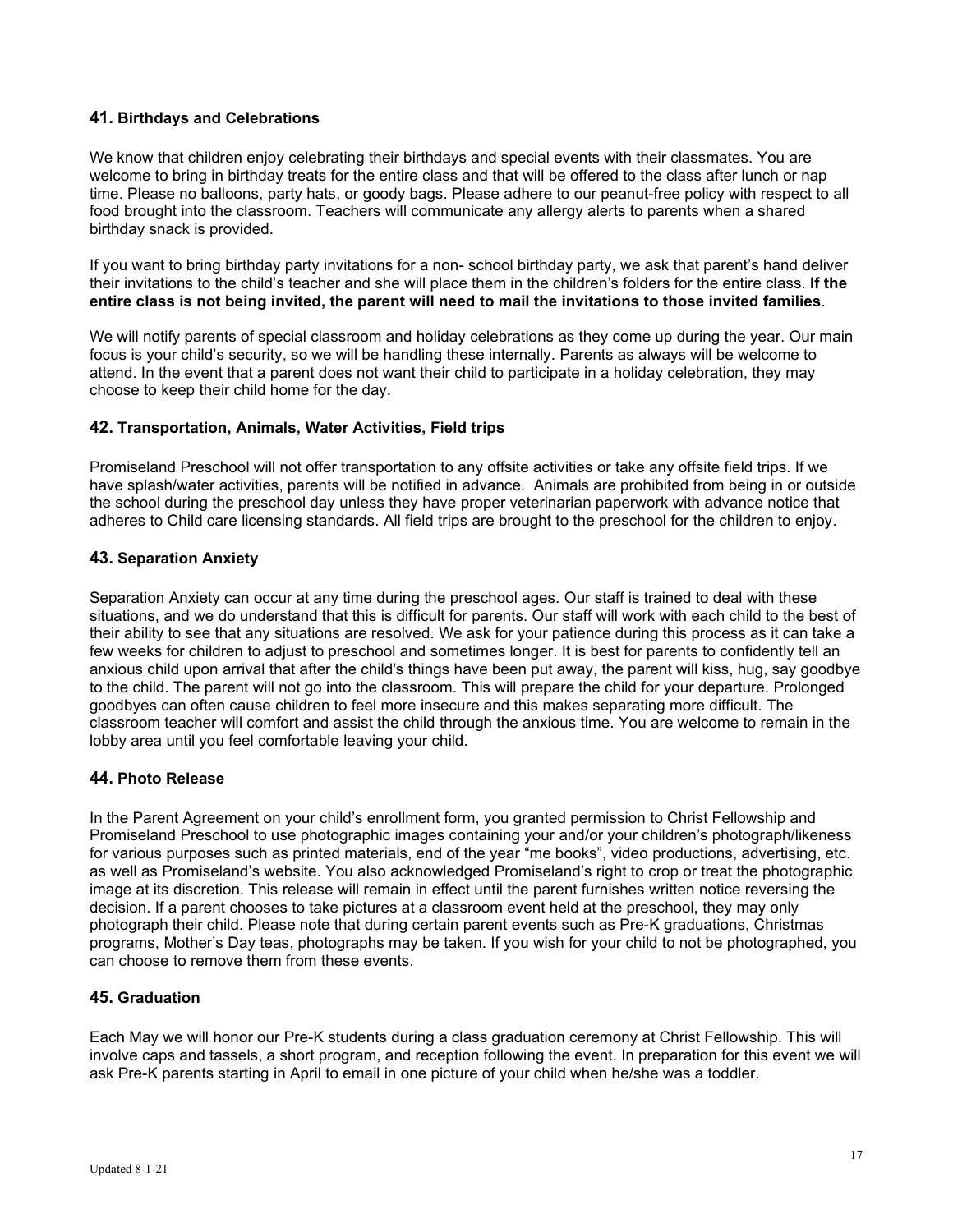#### <span id="page-17-0"></span>**46. Cameras**

Christ Fellowship has closed circuit security cameras in all classrooms and hallways. A monitor is located in our Promiseland lobby and preschool offices for parents and preschool staff to view. Parents may request to view previous footage from the Center Director as needed. The privacy of the children is very important to us. For this reason, the cameras are not available over the Internet.

#### <span id="page-17-1"></span>**47. Weapons/Sex offenders**

Possession of firearms or other weapons are prohibited in the Promiseland Preschool area. Persons who are on the Texas Sex Offender Registry may not be in the Promiseland Preschool children's area, attend school functions, or participate in school events during the school hours. The parent must make arrangements for an alternate person to drop off and pick up the child, should this be the case. Promiseland Preschool is a smokefree and drug facility.

## <span id="page-17-2"></span>**48. Promiseland Preschool Staff/Contact Information**

Employees of Promiseland Preschool are required by the state to have full background and criminal history checks and FBI fingerprinting before they are hired into our center. The director and Executive Ministry pastor interview candidates. They may be asked to submit to drug and alcohol testing as well as random testing during the year. In addition, they will be certified in CPR and First Aid. For the safety of all of our children, Christ Fellowship also runs background checks on all church employees and Promiseland volunteers. Each of our Promiseland preschool staff attains 24 hours of required training in early childcare as mandated by the State of Texas Department of Regulatory Services. Employees are required to uphold regulations and standards issued by the Texas Department of Health and Human Services Child care minimum standards at all times.

Our management team consists of individuals that love the Lord and felt called into the ministry of young children. Feel free to contact them at any time if you have questions or concerns. Their names and expertise are listed below.

**David Klippert-Rowe** serves as the Executive Ministry Pastor and oversees the Promiseland Preschool Ministry. His position entails overseeing the management team, finances, and state standards for the center. If a parent has an issue that has not been resolved by the director, please contact him at 972-547-7000 or dklippertrowe@cfhome.org.

**Karen Roam** serves as the director of Promiseland Preschool. She is responsible for directly working with the teaching staff, parents, curriculum needs, purchasing, day to day operations, and compliance with the State Minimum Standards. Karen can be contacted at kroam@cfhome.org or at 972-547-7021.

**Wendy Durant** serves as the office manager for the preschool. She is responsible for managing the enrollment and registration procedures, wait lists, tuition, and online tuition collection at the Promiseland desk. Wendy can be reached at [wdurant@cfhome.org](mailto:wdurant@cfhome.org) or leave a message at the Promiseland desk, 972-547-7095.

**Debbie Hartin** serves as our curriculum director for the preschool. She is responsible for implementing and overseeing curriculum needs, monitoring classroom activities and supplies and executing weekly staff planning meetings. Debbie can be contacted at [dhartin@cfhome.org.](mailto:dhartin@cfhome.org)

#### <span id="page-17-3"></span>**49. Cares and Concerns**

We know that you are entrusting us with your most valuable treasure the Lord has given you, your child. We strive to serve our preschool families with our absolute best and share the love of Jesus each day with your little ones. Promiseland Preschool wants to hear from you regarding your experience with our preschool. We prefer that parents call us directly at the main church number, 972-547-7000, or email us with concerns at kroam@cfhome.org. Parent conferences are encouraged and can be scheduled during our morning hours by contacting us.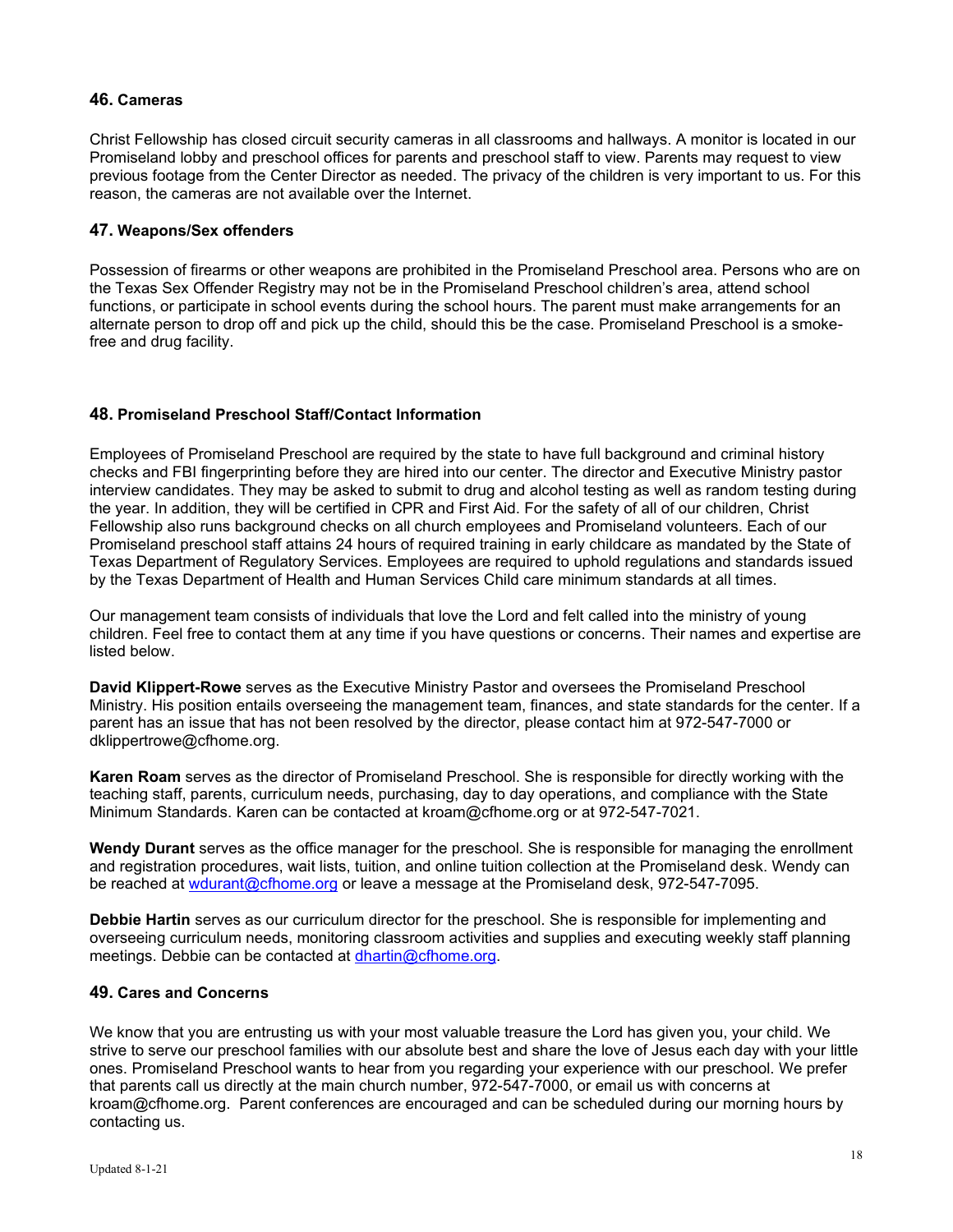## <span id="page-18-0"></span>**Appendix I: Discipline and Guidance**

Discipline must be:

- 1. Individualized and consistent for each child;
- 2. Appropriate to the child's level of understanding; and
- 3. Directed toward teaching the child acceptable behavior and self-control.

A caregiver may only use positive methods of discipline and guidance that encourage self-esteem, self-control, and self-direction, which include at least the following:

- 1. Using praise and encouragement of good behavior instead of focusing only upon unacceptable behavior;
- 2. Reminding a child of behavior expectations daily by using clear, positive statements;
- 3. Redirecting behavior using positive statements; and
- 4. Using brief supervised separation or time out from the group, when appropriate for the child's age and development, which is limited to no more than one minute per year of the child's age.

There must be no harsh, cruel, or unusual treatment of any child. The following types of discipline and guidance are prohibited:

- 1. Corporal punishment or threats of corporal punishment;
- 2. Punishment associated with food, naps, or toilet training;
- 3. Pinching, shaking, or biting a child;
- 4. Hitting a child with a hand or instrument;
- 5. Putting anything in or on a child's mouth;
- 6. Humiliating, ridiculing, rejecting, or yelling at a child;
- 7. Subjecting a child to harsh, abusive, or profane language;
- 8. Placing a child in a locked or dark room, bathroom, or closet with the door closed; and
- 9. Requiring a child to remain silent or inactive for inappropriately long periods of time for the child's age.

(Texas Administrative Code, Title 40, Chapters 746 and 74, Subchapters L, Discipline & Guidance)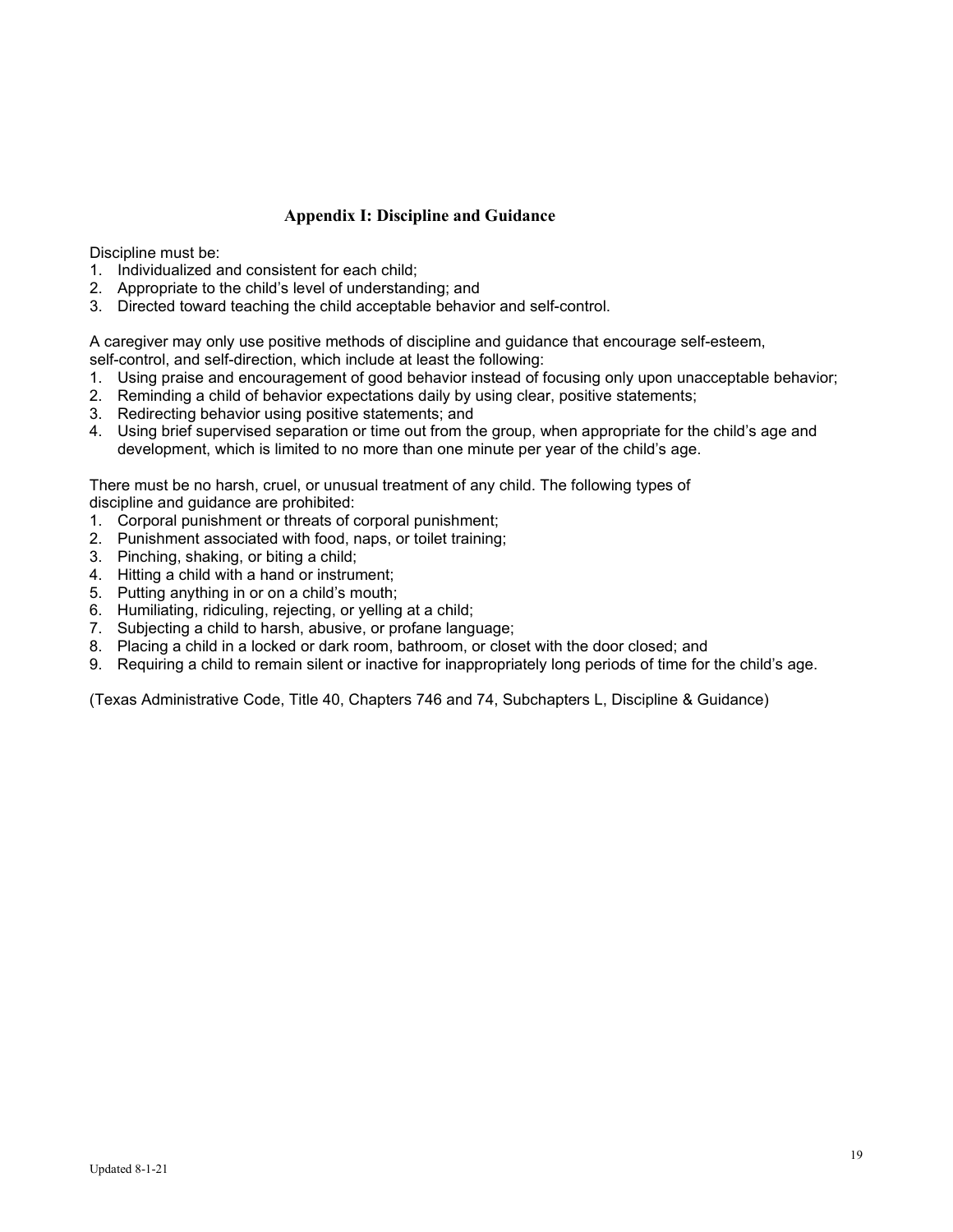#### <span id="page-19-0"></span>**Appendix II: Gang-Free Zones**

#### **New Requirements Regarding Gang-Free Zones For Child Care Centers**

As a result of House Bill 2086 that passed during the 81st Legislature, Regular Session, Chapter 42 of the Human Resource Code includes section 42.064, effective September 1, 2009. This new statute requires that information about gang-free zones be distributed to parents and guardians of children in care at licensed child care centers. The following is a tip sheet to assist in complying with the new law. This information may be posted at your child care operation or copies may be provided to parents.

#### **What is a gang-free zone?**

A gang-free zone is a designated area around a specific location where prohibited gang related activity is subject to increased penalty under Texas law. The specific locations include day care centers. The gang-free zone is within 1000 feet of your child care center. For more information about what constitutes a gang-free zone, please consult sections 71.028 and 71.029 of the Texas Penal Code.

#### **How do parents know where the gang-free zone ends?**

The area that falls within a gang-free zone can vary depending on the type of location. The local municipal or county engineer may produce and update maps for the purposes of prosecution. Parents may contact their local municipality or court house for information about obtaining a copy of a map if they choose to do so.

#### **What is the purpose of gang-free zones?**

Similar to the motivation behind establishing drug-free zones, the purpose of gang-free zones is to deter certain types of criminal activity in areas where children gather by enforcing tougher penalties.

#### **What does this mean for my day care center?**

A child care center must inform parents or guardians of children attending the center about the new gang-free zone designation. This means parents or guardians need to be informed that certain gang-related criminal activity or engaging in organized criminal activity within 1000 feet of your center is a violation of this law and is therefore subject to increased penalty under state law.

#### **When do I have to comply with the new requirements?**

The law is already in effect, so providers should begin sharing information regarding gang-free zones immediately. Licensing staff will offer technical assistance to facilitate compliance until rules are proposed and adopted, which is estimated to occur in March 2010. In the meantime, providers should update their operational policies and procedures to include providing the information mandated by this law to the parents or guardians of the children in care. *For further information please contact your licensing representative or your local licensing office*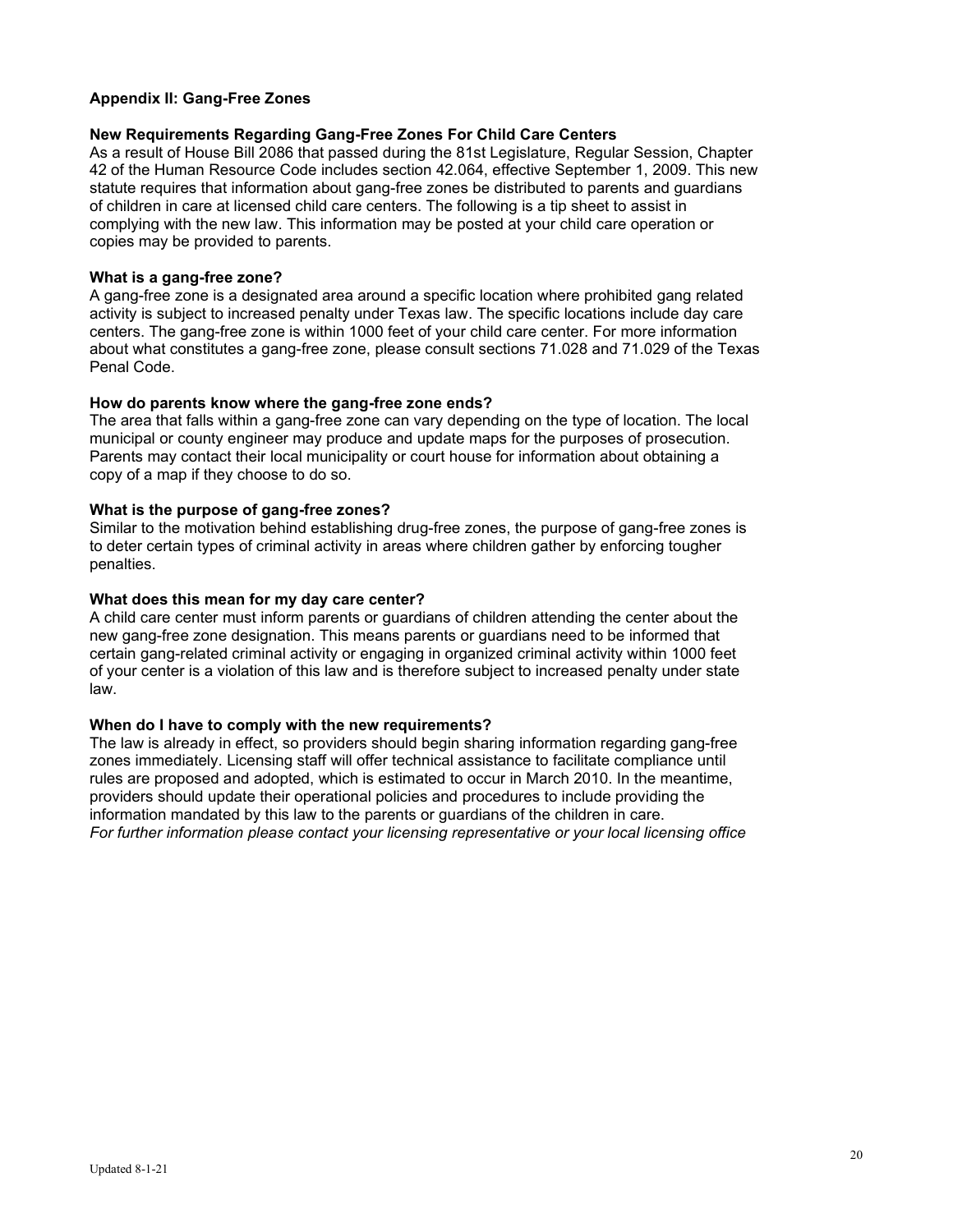## **Promiseland Preschool Protocols for COVID-19**

#### <span id="page-20-0"></span>*The following protocols are put into effect only if required by the Texas Department of Health and Human Services/Childcare division. If during 2021-22 school year we are required to follow some or all of these policies, preschool parents will be notified.*

It is our goal to provide a safe environment for families at Christ Fellowship. While present in the facility each day your child will be in contact with children, families, and other employees who are also at risk of community exposure. No list of restrictions, guidelines or practices will remove 100% of the risk of exposure to COVID-19 as the virus can be transmitted by persons who are asymptomatic and before some people show signs of infection. Families play a crucial role in keeping everyone in the facility safe and reducing the risk of exposure by following COVID-19 health and safety practices as suggested by the CDC [https://www.cdc.gov/coronavirus/2019-nCoV/index.html.](https://www.cdc.gov/coronavirus/2019-nCoV/index.html)

## **Daily Screenings and Arrival for Staff, Parents, and Children**

All children and preschool staff that enter the building will be screened for COVID-19 symptoms daily. Individuals who present with symptoms will be separated and sent home. Symptoms include:

- Fever-Temperature of 100.4 or higher
- Cough or sore throat (not allergy related)
- Shortness of breath or difficulty breathing
- Chills, muscle pain
- New loss of taste or smell
- Nausea or vomiting
- Diarrhea

## **Screening and Drop off**

- Parents will drop off children using the designated preschool carline only beginning at 8:45 am each day.
- Parents will check-in children by completing screening questions using a Procare app on their cell phone. If the person dropping off does not have a cell phone or access to the app, screening questions will be asked, and the child will be signed in on paper at the car line.
- A preschool staff member will take temperatures of each child in the carline prior to allowing entry into the church building.
- Children will have their hands sanitized upon entry into the preschool area.
- Preschool staff will escort children to their classrooms.
- Children will wear their backpacks. Nap mats and other items will be carried in by staff.
- For safety, parents need to stay outside of the church building until licensing regulations update this policy.
- Should a parent have a legitimate need to enter the preschool, the parent will need to follow screening protocol including temperature taking, screening questions, and the wearing of a mask.
- Christ Fellowship staff and volunteers are required to follow a building access protocol before coming into the building.

#### **Pick up Procedures**

- Children will remain in their classrooms and a preschool staff member will bring the child to the parent/caregiver at the car line beginning at 2:00 pm each day. Parents cannot pick up a child in the building or at the classroom door. Name cards will be given to each family to use in the afternoon the carline.
- Parents should notify preschool staff of an early pick up and the child will be brought to a designated pick up location.

## **Protocol for Face Coverings**

• Adults are required to wear face coverings when social distancing cannot be maintained or may be required in accordance with state or local mandates.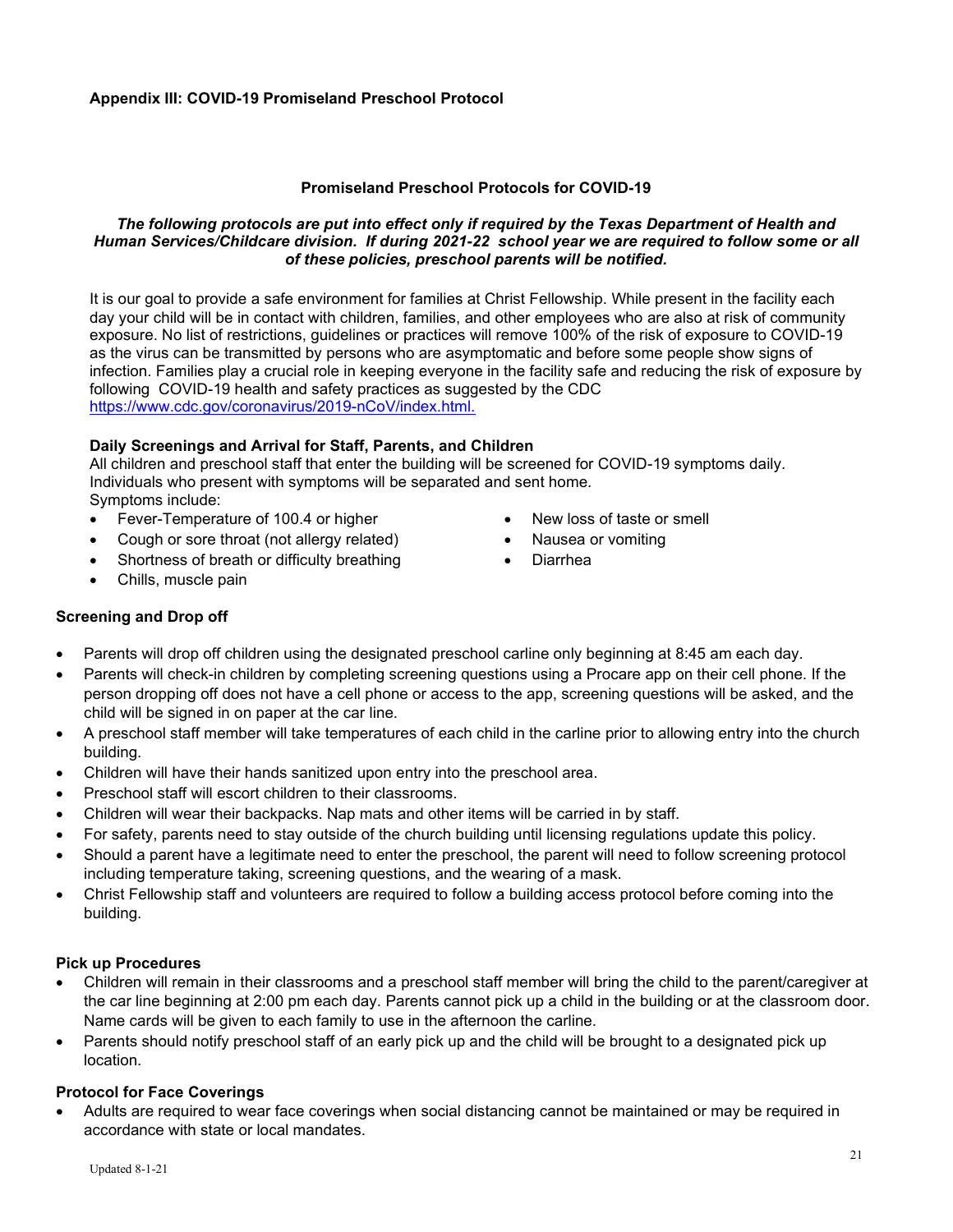• Children are not required to wear a face covering.

## **Social distancing strategies**

- There will be designated entrance and exit routes to allow for hallway social distancing.
- Promiseland Preschool ratios are well below state ratios which allows for more distancing.
- Classes will remain together each day and will not mix with other classes during the day including music, playground, chapel, or special events.
- Children's nap mats will be placed "head to toe" to encourage distancing while sleeping.
- Teachers will wear masks when feasible and when the state mandates this.
- The "Stay and play" after school care will not be offered until it is considered safe to mix classes.

# **Hand Sanitizing and Disinfecting**

Healthy hand hygiene will be practiced frequently throughout the day.

- All classrooms and restrooms are equipped with sinks.
- Hand sanitizer will be available at the main entry, common areas, and in classrooms.
- Hands will be washed at drop off, before eating, after outdoor play, and following restroom use.
- Dirty surfaces are cleaned with soap and water before disinfection.
- Staff will follow cleaning protocol, including premeasured EPA registered bleach sanitizer/disinfectant on all surfaces that are frequently touched.
- Toys will be rotated and cleaned each time they are used and before they are used by another class.
- Each child will have their own school box of supplies to reduce communal supplies such as crayons, glue sticks, and playdoh.
- An enhanced cleaning schedule for restroom usage will be practiced.
- Staff will continue to use gloves when handling food, changing diapers, and during cleaning with changes after each use.
- Christ Fellowship contracts with a cleaning company that schedules the cleaning of common areas, classrooms and all restrooms nightly.
- Peanut free lunches and snacks are to be brought from home in individual lunchboxes. Lunch deliveries from outside vendors is prohibited.
- Sharing of food is not permitted. Birthday treats can be brought in if they are store bought.
- Promiseland's HVAC systems allow for plenty of fresh air to circulate regularly through the day and are regularly maintained.
- Children's nap mats/bedding will be kept in their separate cubby.
- Children must have their own change of clothing (including shoes) available if needed each day.

# **Protocol for Staff or Students Displaying COVID-19 Symptoms**

If a child or staff member begins to experience fever or any COVID-19 symptoms,

- The staff or child will be separated into an empty classroom and supervised.
- Parent or emergency contact will be called, and child/staff member will need to go home within one hour or as specified by state guidelines.
- Out of an abundance of caution parents will be notified if a child or staff member goes home with COVID-19 like symptoms. We fully recognize that these symptoms may be non-COVID related.
- Proper cleaning and bleach disinfection of all areas and surfaces used by the person who is sick including bathrooms, classrooms, and common areas will be performed according to CDC guidelines.

# **If diagnosed with COVID-19, staff or student cannot return to Christ Fellowship/Promiseland Preschool until:**

- at least 3 days (72 hours) have passed since recovery (without the use of fever reducing medications)
- improved respiratory symptoms; (e.g., cough, shortness of breath)
- and at least 10 days have passed since symptoms first appeared

Once we are aware a child or staff member tests positive, we are required to report it to the Local health authority and childcare licensing within 48 hours. The local health authority will advise us of operational procedures. All parents will be notified in writing within 48 hours of becoming aware of that a child or staff member has contracted an illness deemed notifiable by TDSHS.